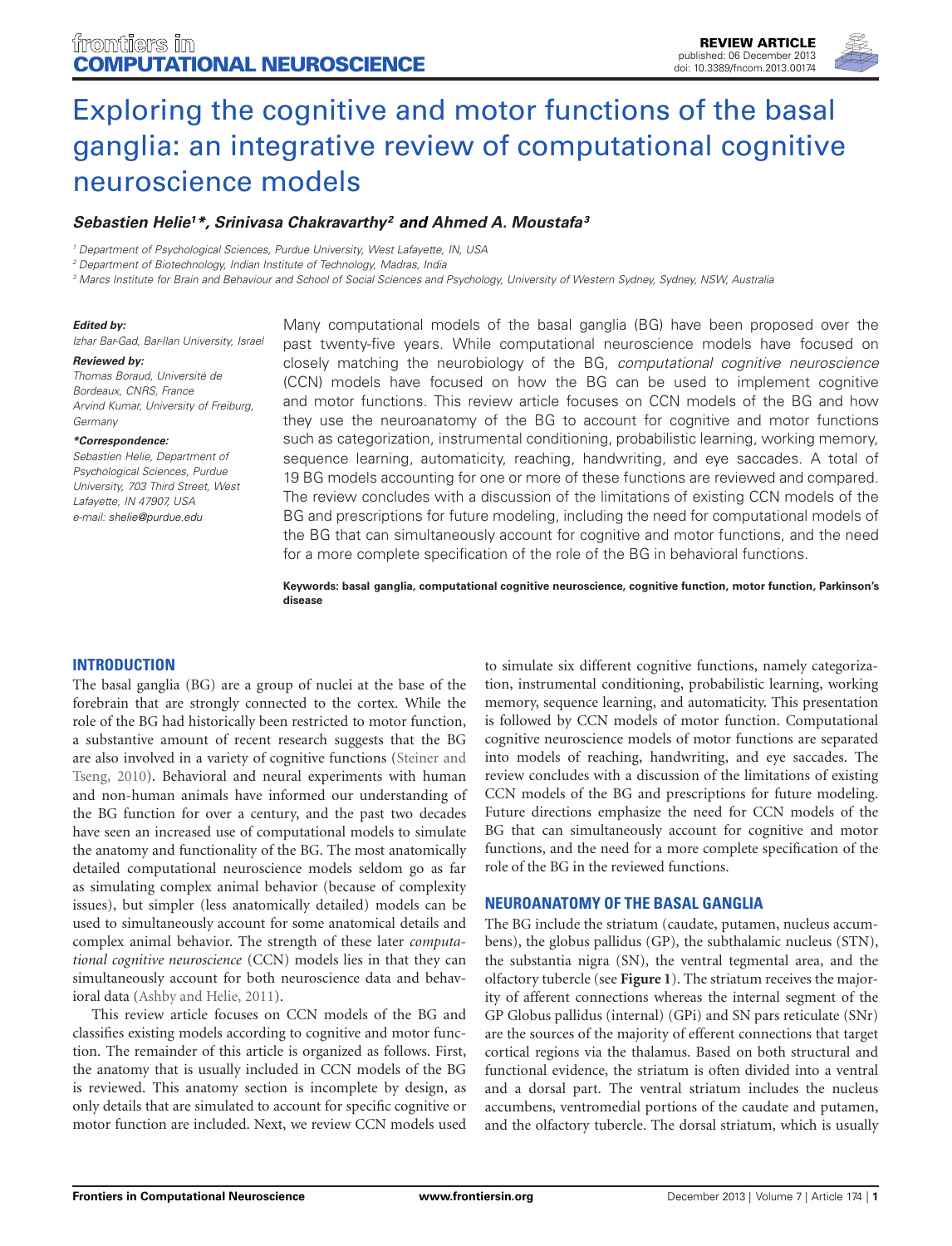

<span id="page-1-0"></span>the main focus of CCN models of the BG, includes the remainder of the caudate and putamen.

Virtually all of the neocortex sends excitatory (glutamatergic) projections to the striatum [\(Reiner](#page-14-2), [2010\)](#page-14-2). Corticostriatal input is massively convergent with estimates ranging from 5,000 to 10,000 cortical neurons converging on a single striatal medium spiny neuron (MSN; the main striatal projection neurons) [\(Kincaid](#page-13-0) et al., [1998](#page-13-0)). Classically, corticostriatal organization is thought to follow a fairly strict spatial topography [\(Kemp and Powell](#page-13-1), [1970](#page-13-1)). Along the rostral-to-caudal extent of the BG, the cortical afferents tend be more prevalent from rostral-to-caudal cortical regions. For instance, ventral striatum receives input predominantly from orbitofrontal cortex, ventromedial prefrontal cortex, and anterior cingulate cortex (ACC). As one moves caudally within the striatum, inputs from areas 9, 46, and 8 become more prevalent [\(Haber et al., 2006;](#page-13-2) [Calzavara et al.](#page-12-1), [2007](#page-12-1)), followed by inputs from premotor regions (area 6) with the most caudal motor and somatosensory cortical regions projecting preferentially to the caudal putamen [\(Flaherty and Graybiel, 1994](#page-12-2)). Spatial topography holds as you continue rostrally and ventrally through parietal and temporal cortices as well as other extrastriate visual areas [\(Kemp and Powell, 1970](#page-13-1); [Yeterian and Pandya](#page-15-0), [1993](#page-15-0), [1995,](#page-15-1) [1998](#page-15-2)).

The thalamus provides another major source of input to the BG [\(Wilson, 2004](#page-15-3)), with the majority of thalamostriatal projections originating from the parafascicular-centromedian (CMPf) complex [\(Smith et al., 2010\)](#page-14-3). Thalamic input to the striatum synapses on both MSNs and cholinergic tonically active neurons (TANs; a class of large-body interneurons) [\(Smith et al.](#page-14-4), [2004](#page-14-4)), with the latter likely playing an

important role in modulating cortico-striatal synaptic plasticity [\(Ashby and Crossley, 2011](#page-12-3)). Finally, thalamic input to the striatum is in a position to modulate BG function by virtue of cortico-thalamo-striatal connections and striatal-thalamo-striatal feedback [\(Smith et al., 2010\)](#page-14-3).

The BG also receives dopaminergic input that plays a critical role in modulating striatal activity. Dopamine is projected from the ventral tegmental area and SN pars compacta to the BG and prefrontal cortex, among other brain regions. Dopamine firing patterns fluctuate between two different modes: phasic and tonic. While the phasic mode is fast-acting and spans milliseconds, the tonic mode is long-acting and can span minutes or hours. The dissociable function of both phasic and tonic dopamine is debatable [\(Dreher and Burnod, 2002;](#page-12-4) [Assadi et al., 2009;](#page-12-5) [Moustafa et al.](#page-13-3), [2013](#page-13-3)). However, various studies suggest that phasic dopamine plays a key role in synaptic plasticity and reinforcement learning [\(Wickens et al., 1996](#page-15-4); [Reynolds et al.](#page-14-5), [2001](#page-14-5)), while tonic dopamine is important for speeding-up reaction times [\(Niv et al., 2007](#page-14-6); [Moustafa et al., 2008\)](#page-13-4) and controlling the signal-to-noise ratio [\(Durstewitz and Seamans, 2008\)](#page-12-6).

Information flow through the BG follows two distinct pathways (see **[Figure 1](#page-1-0)**). Striatal MSNs in the direct pathway project directly to the output nuclei (e.g., GPi) and selectively express D1 like receptors (i.e., D1 and D5; [Gerfen et al.](#page-12-7), [1990\)](#page-12-7). The striatal MSNs in the indirect pathway project to the external segment of the GP Globus pallidus (external) (GPe) prior to reaching the output nuclei of the BG (e.g., GPi), and selectively express D2 like receptors (i.e., D2, D3, and D4; [Gerfen and Young](#page-12-8), [1988](#page-12-8)). In addition to the direct and indirect pathways, the STN is another major input structure of the BG receiving extensive cortical and thalamic input. This so-called hyperdirect pathway provides a means by which frontal cortical regions can monosynapically influence STN function [\(Nambu et al., 2002](#page-14-7)).

With abundant dopamine receptors in the BG affecting the dynamics of the different pathways, most CCN models of the BG include a role for dopamine. One important way of testing whether the hypothesized role for dopamine in the model is adequate is to simulate the model under dopamine-depleted conditions. Specifically, reducing the amount of dopamine available in the model should produce Parkinsonian symptoms. Parkinson's disease (PD) is caused by the accelerated death of dopamine producing neurons. The pattern of cell loss is opposite to that of, and more severe than in, normal aging. Within the SN pars compacta, cell loss is predominately found in the ventral tier with less (but still extensive) damage in the dorsal tier [\(Fearnley](#page-12-9) [and Lees,](#page-12-13) [1991;](#page-12-9) [Gibb and Lees, 1991](#page-12-10)). In contrast, normal aging yields substantially less cell loss and in a dorsal-to-ventral pattern. Parkinsonian motor symptoms appear after a loss of 60–70% of SN pars compacta cells and 70–80% of dopamine levels in striatal nuclei [\(Bernheimer et al.](#page-12-11), [1973](#page-12-11); [Gibb and Lees, 1991\)](#page-12-10). Motor symptoms include tremor, rigidity, bradykinesia, and akinesia. In addition to motor deficits, non-demented PD patients present cognitive symptoms that resemble those observed in patients with frontal damage. Numerous studies documenting cognitive deficits of PD patients have revealed impairment in a variety of tasks related to memory, learning, visuospatial skills, and attention (e.g., [Gotham et al., 1988](#page-12-12); [Price et al., 2009](#page-14-8)).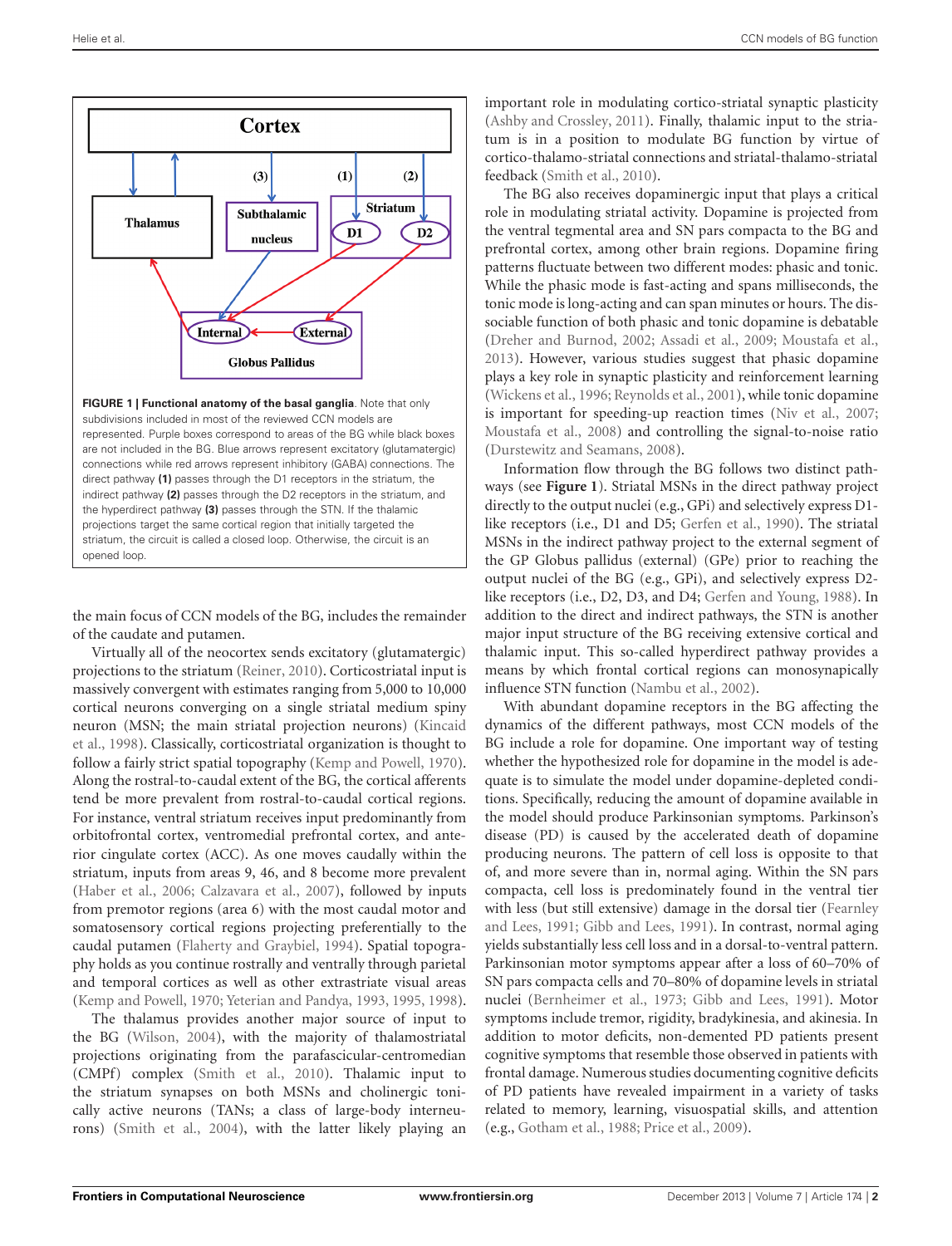# **COGNITIVE FUNCTION**

While many cognitive functions have been attributed to the BG (for a review, see [Steiner and Tseng](#page-14-0), [2010\)](#page-14-0), relatively few have been modeled and numerically simulated using CCN models, i.e., models that can simultaneously account for both neurobiological and behavioral data. Hence, this review does not constitute an attempt at reviewing all the cognitive and motor functions attributed to the BG: the focus is on CCN models of the BG. Note that the model descriptions included are conceptual, in that implementation details and mathematical formulations are not discussed. The reader is referred to the cited original papers for model details and equations. **[Table 1](#page-2-0)** summarizes the reviewed models along with their respective components.

## **CATEGORIZATION**

Categorization is the ubiquitous process by which individual items are grouped to form categories. The massive convergence of cortico-striatal connectivity makes the BG an ideal site for categorization, and much research supports the role of the BG in category learning (for a review, see [Seger, 2008](#page-14-9)).

## *Models*

One of the earliest and most prominent neurobiological models of categorization is called COVIS [\(Ashby et al., 1998](#page-12-14)). COVIS is a multiple-system theory that was originally developed to account for the many behavioral dissociations between verbal and nonverbal categorization (as described by the general recognition theory; [Ashby and Gott, 1988](#page-12-15)). COVIS includes an hypothesistesting system and a procedural learning system. The hypothesistesting system can quickly learn a small set of (e.g., verbal) categories (those that can be found by hypothesis-testing and often be verbally described) while the procedural learning system can learn any type of arbitrary categories in a slow trial-and-error manner (e.g., non-verbal). Each categorization system relies on a separate brain circuit but, interestingly, they both include the BG. In the hypothesis-testing system, the BG is used to support working memory maintenance and for rule switching. In the procedural system, the BG is used to learn stimulus—response associations. The COVIS model of categorization has been used to simulate a large number of category learning experiments and made several behavioral predictions, many of which have been later confirmed by empirical experiments (for a review, [Maddox](#page-13-5) [and Ashby,](#page-13-14) [2004](#page-13-5)). For example, COVIS predicts that delaying the feedback in verbal categorization should not affect performance (because the hypothesis-testing system relies on working memory) whereas delaying feedback in non-verbal categorization should impair learning (because the procedural learning system relies on dopamine-mediated reinforcement learning in the BG). This prediction was confirmed in [Ashby et al.](#page-12-16) [\(2003\)](#page-12-16). In addition, reducing dopamine levels in COVIS can account for many cognitive symptoms in PD patients such as perseveration, reduced sensitivity to negative feedback, and others (see [Helie](#page-13-6) et al., [2012a](#page-13-6)[,b](#page-13-7)). Likewise, dopamine elevation can account for the effect of positive affect on verbal category learning [\(Helie et al.](#page-13-7), [2012b\)](#page-13-7). While most COVIS simulations have used a rate version of the model, a spiking version of the procedural-learning system has been used to account for some categorization results and

#### <span id="page-2-0"></span>**Table 1 | Summary of the basal ganglia components included in the reviewed models.**

|                             | DP (1) | IP $(2)$ | HP (3) | Str | GPi    | GPe      | <b>STN</b> |
|-----------------------------|--------|----------|--------|-----|--------|----------|------------|
| Cognitive                   |        |          |        |     |        |          |            |
| Ashby et al.                | Χ      |          |        | Χ   | Χ      |          |            |
| (1998)                      |        |          |        |     |        |          |            |
| Moustafa                    | X      |          |        | X   |        |          |            |
| and Gluck                   |        |          |        |     |        |          |            |
| (2011a)<br>Ashby and        |        |          |        |     |        |          |            |
| Crossley                    | X      |          |        | X   | Χ      |          |            |
| (2011)                      |        |          |        |     |        |          |            |
| Frank (2005)                | X      | $\times$ |        | X   | X      | $\times$ |            |
| Guthrie et al.              | X      |          | X      | X   | X      |          | X          |
| (2013)                      |        |          |        |     |        |          |            |
| Monchi et al.               | X      |          |        | X   | X      |          |            |
| (2000)                      |        |          |        |     |        |          |            |
| Ashby et al.<br>(2005)      | Χ      |          |        | Χ   | X      |          |            |
| Frank et al.                | Χ      |          |        | X   | Χ      |          |            |
| (2001)                      |        |          |        |     |        |          |            |
| Moustafa                    | X      |          |        | X   |        |          |            |
| and Maida                   |        |          |        |     |        |          |            |
| (2007)                      |        |          |        |     |        |          |            |
| Schroll et al.              | Χ      |          | Χ      | Χ   | Χ      | X        | X          |
| (2012)<br>Nakahara          |        |          |        |     |        |          |            |
| et al. (2001)               | X      |          | X      | Χ   |        |          |            |
| Ashby et al.                | Χ      |          |        | X   | Χ      |          |            |
| (2007)                      |        |          |        |     |        |          |            |
| Chersi et al.               | Χ      | X        | Χ      | X   | $\ast$ | X        | X          |
| (2013)                      |        |          |        |     |        |          |            |
| <b>Motor</b>                |        |          |        |     |        |          |            |
| <b>Bischoff</b>             | Χ      | X        |        | X   | X      | X        | X          |
| (1998)                      |        |          |        |     |        |          |            |
| Magdoom                     | X      | X        |        | Χ   |        |          |            |
| et al. (2011)               |        |          |        |     |        |          |            |
| Gangadhar                   |        | Χ        |        |     |        | Χ        | Χ          |
| et al. (2008)<br>Contreras- |        | X        |        | Χ   | Χ      | Χ        | X          |
| Vidal and                   | Χ      |          | Χ      |     |        |          |            |
| Stelmach                    |        |          |        |     |        |          |            |
| (1995)                      |        |          |        |     |        |          |            |
| Dominey and                 | X      |          |        | X   | ₩      |          |            |
| Arbib (1992)                |        |          |        |     |        |          |            |
| Krishnan                    | Χ      | Χ        |        | Χ   | ₩      | Χ        | Χ          |
| et al. (2011)               |        |          |        |     |        |          |            |

*Note. DP = Direct pathway [(1) in [Figure 1](#page-1-0)]; IP = Indirect pathway [(2) in [Figure 1](#page-1-0)]; HP = Hyperdirect pathway [(3) in [Figure 1](#page-1-0)]; Str = Striatum; GPi = Globus pallidus (internal); GPe = Globus pallidus (external); STN = Subthalamic nucleus. \* These models used the substantia nigra pars reticulate (SNr) as their output node of the basal ganglia. In this context, the SNr is functionally equivalent to the GPi.*

extended to account for instrumental conditioning [\(Ashby and](#page-12-3) [Crossley,](#page-12-13) [2011\)](#page-12-3) and automaticity [\(Ashby et al., 2007\)](#page-12-21).

As an alternative, [Moustafa and Gluck](#page-13-8) [\(2011a](#page-13-8)[,b](#page-13-13)) proposed a computational model of the striatum and prefrontal cortex that focuses on the dopamine projections to these areas as well as their interactions during multi-cue category learning. In this task, participants learn to select and pay attention to a single cue among a multi-cue pattern, and then make a categorization response. Participants learn this task via corrective feedback. In the model, the prefrontal cortex is essential for attentional selection while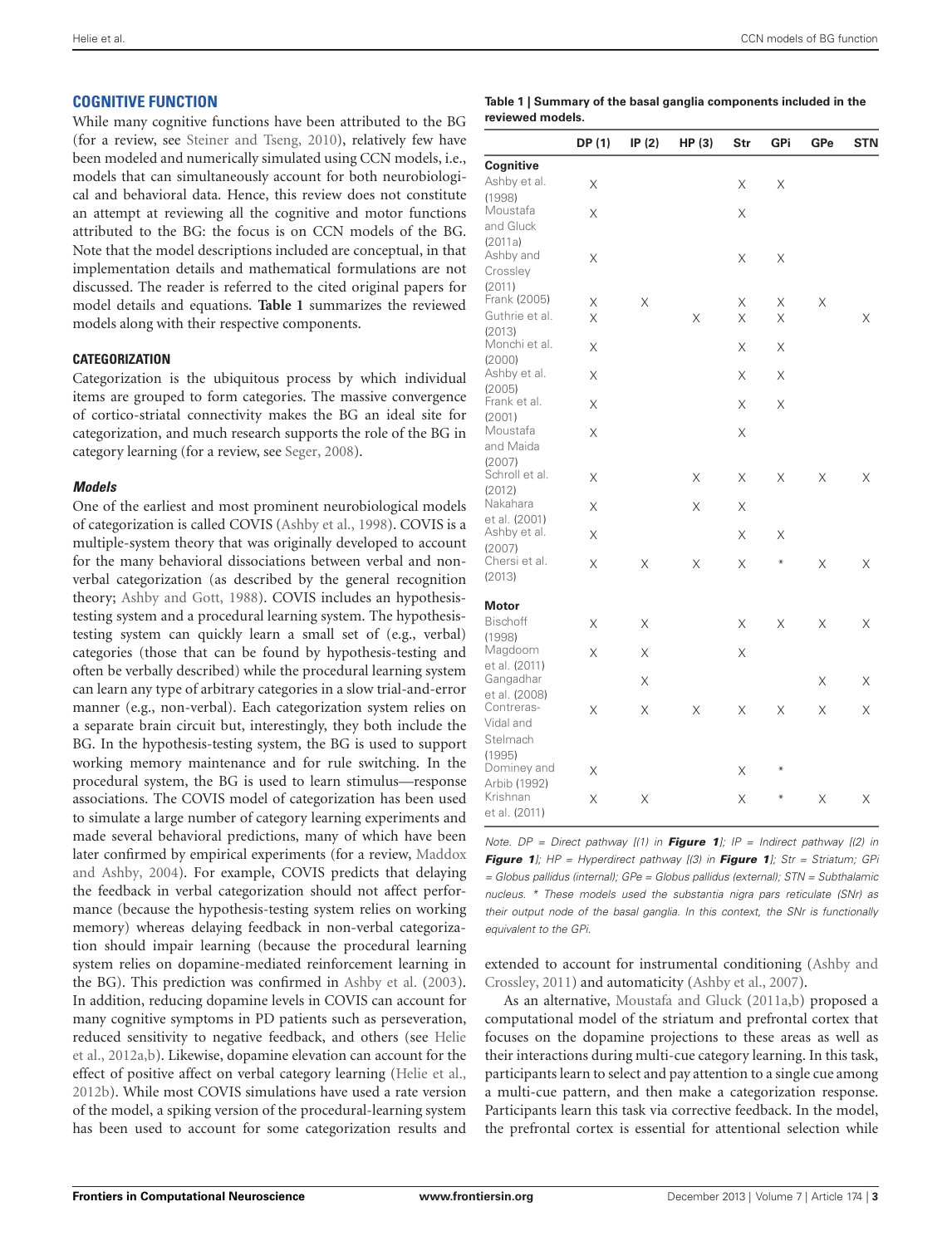the striatum is used for motor response selection. Similar to COVIS, the [Moustafa and Gluck](#page-13-8) [\(2011a](#page-13-8)[,b](#page-13-13)) model can account for categorization deficits in PD patients by reducing dopamine levels in both the BG and prefrontal cortex, which is in agreement with empirical results [\(Kaasinen et al., 2001](#page-13-15); [Silberstein et al.](#page-14-12), [2005\)](#page-14-12). Additionally, the [Moustafa and Gluck](#page-13-8) [\(2011a](#page-13-8)[,b](#page-13-13)) model can account for some effects of dopaminergic and anticholinergic medication. The [Moustafa and Gluck](#page-13-8) [\(2011a](#page-13-8)[,b\)](#page-13-13) model assumes that the administration of anticholinergic medications in PD interferes with hippocampal function, which is also in agreement with empirical studies [\(Meco et al.](#page-13-16), [1984;](#page-13-16) [Pondal et al.](#page-14-13), [1996;](#page-14-13) [Ehrt et al., 2010](#page-12-27); [Herzallah et al., 2010](#page-13-17)). In contrast, the current version of COVIS has not been used to simulate medication effects in PD.

## *Synthesis*

The reviewed models of categorization both agree that the BG, and its interaction with the prefrontal cortex, are essential for category learning. Furthermore, they agree that dopamine levels in both the BG and prefrontal cortex are important. While COVIS [\(Ashby et al.](#page-12-14), [1998\)](#page-12-14) has been used to simulate a wider range of categorization tasks, the [Moustafa and Gluck](#page-13-8) [\(2011a](#page-13-8)[,b](#page-13-13)) model has been used to simulate more details in a smaller subset. For example, one limitation of the [Moustafa and Gluck](#page-13-8) [\(2011a](#page-13-8)[,b](#page-13-13)) model is that it does not simulate complex multi-cue learning tasks that involve paying attention to more than one stimulus (which can be done using COVIS). However, the [Moustafa and](#page-13-8) [Gluck](#page-13-14) [\(2011a](#page-13-8)[,b](#page-13-13)) model can simulate the effect of dopaminergic medication, whereas COVIS has not been used to simulate medication effects. One important difference between the COVIS and [Moustafa and Gluck](#page-13-8) [\(2011a](#page-13-8)[,b](#page-13-13)) model is that COVIS assigns a different role for BG and cortical dopamine, namely error signal and signal gain (respectively). In contrast, [Moustafa and Gluck](#page-13-8) [\(2011a](#page-13-8)[,b](#page-13-13)) assign both of these roles to dopamine in both the BG and the prefrontal cortex. In addition, an important limitation of both models is that they oversimplify the anatomy of the BG by not including the indirect and hyperdirect pathways. Future work aimed at increasing the biological accuracy of COVIS and the [Moustafa and Gluck](#page-13-8) [\(2011a](#page-13-8)[,b](#page-13-13)) models may highlight some additional key differences between the modeling approaches and allow for selecting the most appropriate BG model of categorization.

#### **INSTRUMENTAL CONDITIONING**

Instrumental conditioning (also called "operant" conditioning) is a process by which animals learn to behave in a way that will maximize reward and minimize punishment. In a typical instrumental conditioning experiment, a neutral environment is altered and begins generating rewards (acquisition phase). Next, the reward is removed from the environment and the environment reverts to its neutral state (extinction phase). Extinction is usually followed by a reacquisition phase, where the reward is introduced again in the same neutral environment. Typically, a new behavior is learned during the acquisition phase, and progressively disappears during the extinction phase. The behavior reappears during the reacquisition phase, usually at a much faster rate than during the initial acquisition phase. This phenomenon is called *fast reacquisition*. Much evidence implicates the BG in instrumental

conditioning (e.g., [O'Doherty et al.](#page-14-14), [2004;](#page-14-14) [Yin et al.](#page-15-5), [2005\)](#page-15-5), but the neurobiology underlying extinction and fast reacquisition is poorly understood.

## *Models*

[Ashby and Crossley](#page-12-3) [\(2011\)](#page-12-3) proposed a spiking model of the direct pathway of the BG (see **[Figure 1](#page-1-0)**) inspired by the COVIS procedural learning system [\(Ashby et al.](#page-12-14), [1998](#page-12-14)) to account for instrumental conditioning. The [Ashby and Crossley](#page-12-3) [\(2011](#page-12-3)) model focuses on the TANs, a population of cholinergic interneurons in the striatum that is rarely included in CCN models of the BG. [Pakhotin and Bracci](#page-14-15) [\(2007](#page-14-15)) have shown that TANs play an important role in inhibiting cortical activation of the MSNs (i.e., the projection neurons generally modeled in the direct and indirect pathways). As suggested by their name, TANs have a high baseline firing rate, but they learn to pause in rewarding contexts [\(Apicella](#page-12-28), [2007](#page-12-28)). [Ashby and Crossley](#page-12-3) [\(2011](#page-12-3)) suggest that one possible role for the TANs is to protect striatal learning from catastrophic interference and allow for fast reacquisition. In addition to the direct pathway, the [Ashby and Crossley](#page-12-3) [\(2011\)](#page-12-3) model includes a sensory association area, the supplementary motor area (SMA), and the CMPf complex.

The [Ashby and Crossley](#page-12-3) [\(2011](#page-12-3)) model is an opened loop through the BG (from sensory association cortex to the SMA). The stimulus activates the sensory association cortex, which in turn activates the striatum and the direct pathway of the BG. At the same time, the context activates the CMPf complex, which transmits activation to the TANs (this pathway is not included in **[Figure 1](#page-1-0)**). At the beginning of an experiment, the simulated subject does not know that the context is rewarding. Hence, the TANs do not pause, and the MSNs in the direct pathway cannot be activated by the sensory association cortex. This prevents stimulus—response association learning. During the acquisition phase, the TANs quickly learn that the context is rewarding and pause. The MSNs are thus released from inhibition and the model learns to produce the rewarding behavior using reinforcement learning. Next, during the extinction phase, the TANs learn that the context is no longer rewarding and stop pausing. This change inhibits the MSNs and interrupts cortico-striatal learning. Hence, the associations that were learned during the acquisition phase are protected. Finally, during the reacquisition phase, the context becomes rewarding again, and the TANs learn to pause. The MSNs are released from inhibition, and the learned associations are in the same state as in the acquisition phase, which produces fast reacquisition. Using this process, the model has been used to reproduce the acquisition, extinction, and fast reacquisition phases typical of instrumental conditioning and single-cell recording data from TANs showing that the cells learn to pause in rewarding contexts [\(Ashby and Crossley](#page-12-3), [2011](#page-12-3)).

## *Synthesis*

The [Ashby and Crossley](#page-12-3) [\(2011](#page-12-3)) model is the only CCN model of instrumental conditioning that can simultaneously account for behavioral (e.g., fast reacquisition) and single-cell data (from the TANs). This model constitutes an important step in that it provides an implementation and numerical simulation of the theory that TANs learn to pause in rewarding contexts, and how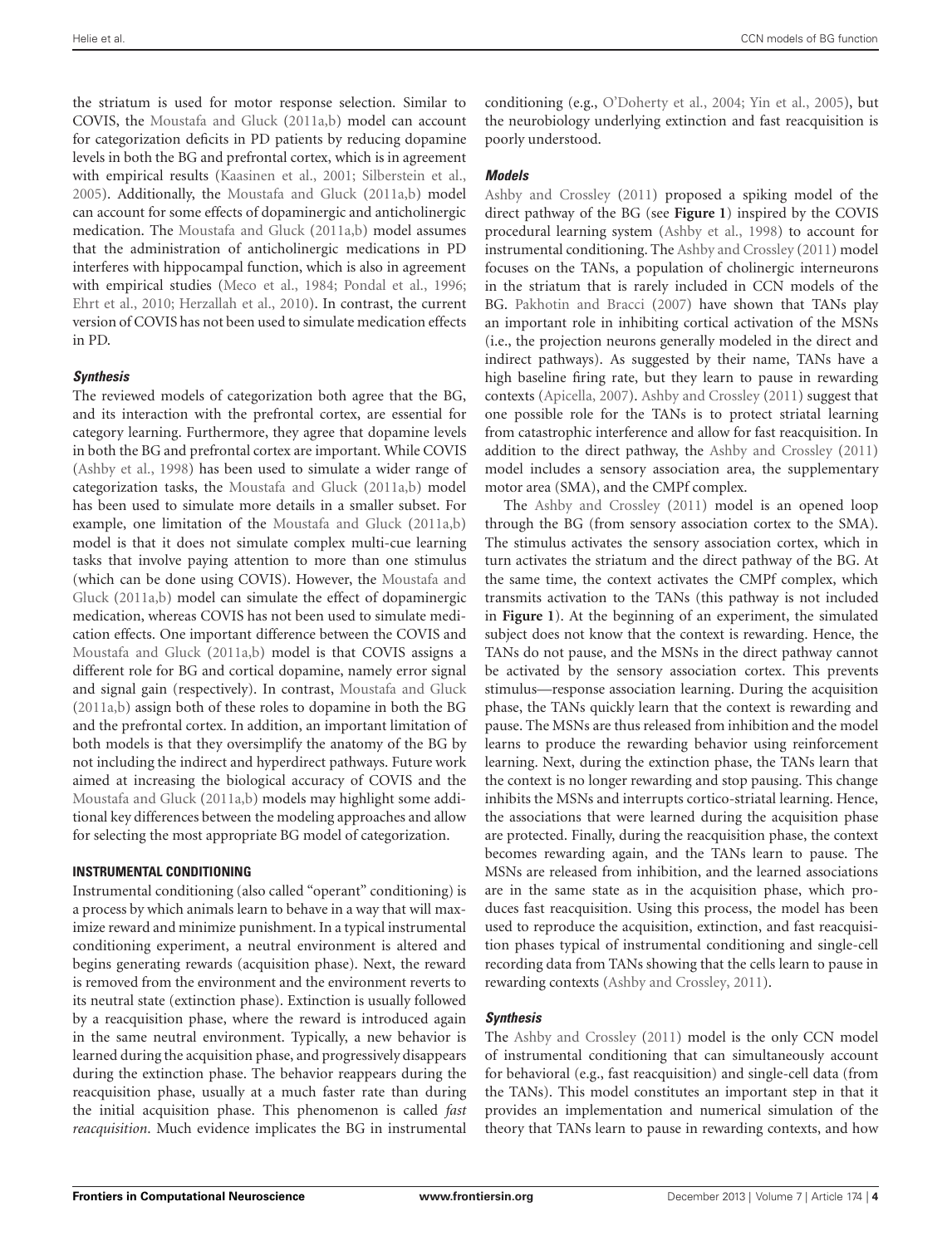this can affect reinforcement learning in the BG. However, the neuroanatomy of the BG was simplified in that only the direct pathway through one of the cortico-BG loops was included. It is unclear at this time how the TANs' dynamics would affect the indirect pathway, or how the model would behave if more than one loops was included. Future work is needed to verify how the theory implemented in [Ashby and Crossley](#page-12-3) [\(2011\)](#page-12-3) behaves in a more detailed model of the BG.

## **PROBABILISTIC LEARNING**

Probabilistic learning typically refers to tasks where the association between the response and the reward is uncertain. Unlike most categorization experiments, the same response to the same stimulus can result in different outcomes on different trials. While probabilistic learning has been shown to rely on the BG since the mid-1990s [\(Knowlton et al., 1996\)](#page-13-18), it took a decade before CCN models of the BG were used to attempt to account for probabilistic learning.

## *Models*

The [Frank](#page-12-17) [\(2005\)](#page-12-17) model was originally proposed to account for cognitive deficits in parkinsonism. The model includes both the direct and indirect pathways through the BG (see **[Figure 1](#page-1-0)**), the premotor cortex, and an unspecified input area (probably located in posterior cortex) (so the model is an opened loop). In the [Frank](#page-12-17) [\(2005](#page-12-17)) model, the input activates both the premotor cortex and the striatum. However, cortical activation is insufficient to produce a response, so BG processing is required to gate the correct response. The focus of the model is on: (1) the role of the indirect pathway in probabilistic learning and (2) the role of dopamine in probabilistic learning. In the [Frank](#page-12-17) [\(2005\)](#page-12-17) model, the direct pathway is in charge of selecting the appropriate action (Go) whereas the indirect pathway is in charge of inhibiting inappropriate actions (NoGo). The direct and indirect pathways converge in the GPi and compete to control GPi activation, and eventually the response. Simulation results show that removing the indirect pathway in the model reduces performance, suggesting that both the direct and indirect pathways are essential in probabilistic learning. In addition, the effect of the indirect pathway needs to be specific to each action (so that the indirect pathway can individually inhibit each action).

As described in the neuroanatomy section above, the competition between the direct and indirect pathways is modulated by dopamine (the second focus of the [Frank](#page-12-17) [\(2005\)](#page-12-17) model). Specifically, higher dopamine levels increase activation in the direct pathway (e.g., through D1 receptors) and reduces activation in the indirect pathway (e.g., through D2 receptors). Hence, dopamine release following unexpected rewards results in longterm potentiation (LTP) in the direct pathway and long-term depression (LTD) in the indirect pathway. In contrast, dopamine dips following the unexpected absence of a reward reduces activation and produces LTD in the direct pathway but increases activation and produces LTP in the indirect pathway. The simulation results suggest that the dynamic range of the dopamine signal is crucial in probabilistic learning and reversal learning (e.g., when the response—reward associations are changed during learning). Reducing (to simulate PD) or increasing (to simulate medication

overdose) dopamine levels can result in simulated Parkinsonian symptoms [\(Frank, 2005](#page-12-17)).

Another interesting model of probabilistic learning was recently proposed by [Guthrie et al.](#page-12-18) [\(2013\)](#page-12-18). The [Guthrie et al.](#page-12-18) [\(2013\)](#page-12-18) model is based on an earlier computational neuroscience model of the BG that focuses on the interaction between the direct and hyperdirect pathways [\(Leblois et al., 2006](#page-13-19)). The [Guthrie et al.](#page-12-18) [\(2013\)](#page-12-18) model includes two cortico-BG closed-loop that interact in the striatum. The first loop is called the "cognitive" loop and is used to identify the visual symbols used in the probabilistic learning task. The second loop is called the "motor" loop and is used to select a response based on the observed symbols. Some of the corticostriatal projections affect both loops, but the rest of the circuit is segregated. In both loops, the direct pathway is in charge of selecting the correct channel (i.e., identifying the symbols or the response) while the hyperdirect pathway sends non-specific inhibition to the GPi to produce a center-surround decision process. All corticostriatal synapses are plastic (using dopamine-mediated reinforcement learning) and the cognitive loop gradually learns to bias the motor loop, thus producing faster reaction times. The model successfully reproduces both neural firing rates and behavioral data in the double-arm bandit task.

The categorization models reviewed earlier have also been applied to probabilistic learning. The [Moustafa and Gluck](#page-13-8) [\(2011a\)](#page-13-8) model focused on the role of dopamine in probabilistic learning. In addition to simulating probabilistic learning with normal dopamine levels, [Moustafa and Gluck](#page-13-8) [\(2011a](#page-13-8)) have simulated the effect of decreased dopamine (as in PD) and the effect of dopaminergic medication in both the BG and prefrontal cortex. The COVIS model has also been used to simulate probabilistic learning [\(Helie et al., 2012a\)](#page-13-6). While COVIS was not used to simulate medication effects, the model could account for probabilistic learning with normal and reduced (as in PD) dopamine levels (with a dosage effect such that lowest levels of dopamine produced worst performance; see [Knowlton et al., 1996\)](#page-13-18).

## *Synthesis*

The reviewed models of probabilistic learning tend to be more biologically detailed than the reviewed models of categorization. Specifically, the [Frank](#page-12-17) [\(2005](#page-12-17)) model includes the direct and indirect pathways, whereas the [Guthrie et al.](#page-12-18) [\(2013\)](#page-12-18) model includes the direct and hyperdirect pathways. In contrast, COVIS [\(Ashby](#page-12-14) et al., [1998\)](#page-12-14) and the [Moustafa and Gluck](#page-13-8) [\(2011a](#page-13-8)[,b\)](#page-13-13) models only included the direct pathway. Interestingly, however, the [Frank](#page-12-17) [\(2005\)](#page-12-17) model does not include the same details as the [Guthrie](#page-12-18) et al. [\(2013\)](#page-12-18) model. Both models include the direct pathway for action selection, and use dopamine-mediated reinforcement learning to learn corticostriatal synapses. However, the [Frank](#page-12-17) [\(2005\)](#page-12-17) model uses the indirect pathway as a channel-specific excitatory process to cancel inappropriate actions whereas [Guthrie](#page-12-18) et al. [\(2013\)](#page-12-18) use the hyperdirect pathway as a non-specific excitatory process to cancel inappropriate actions. Neither model includes both the indirect and hyperdirect pathways. While there is agreement on the need for an excitatory process to enhance the contrast between the selected and non-selected actions, the exact process is still to be determined.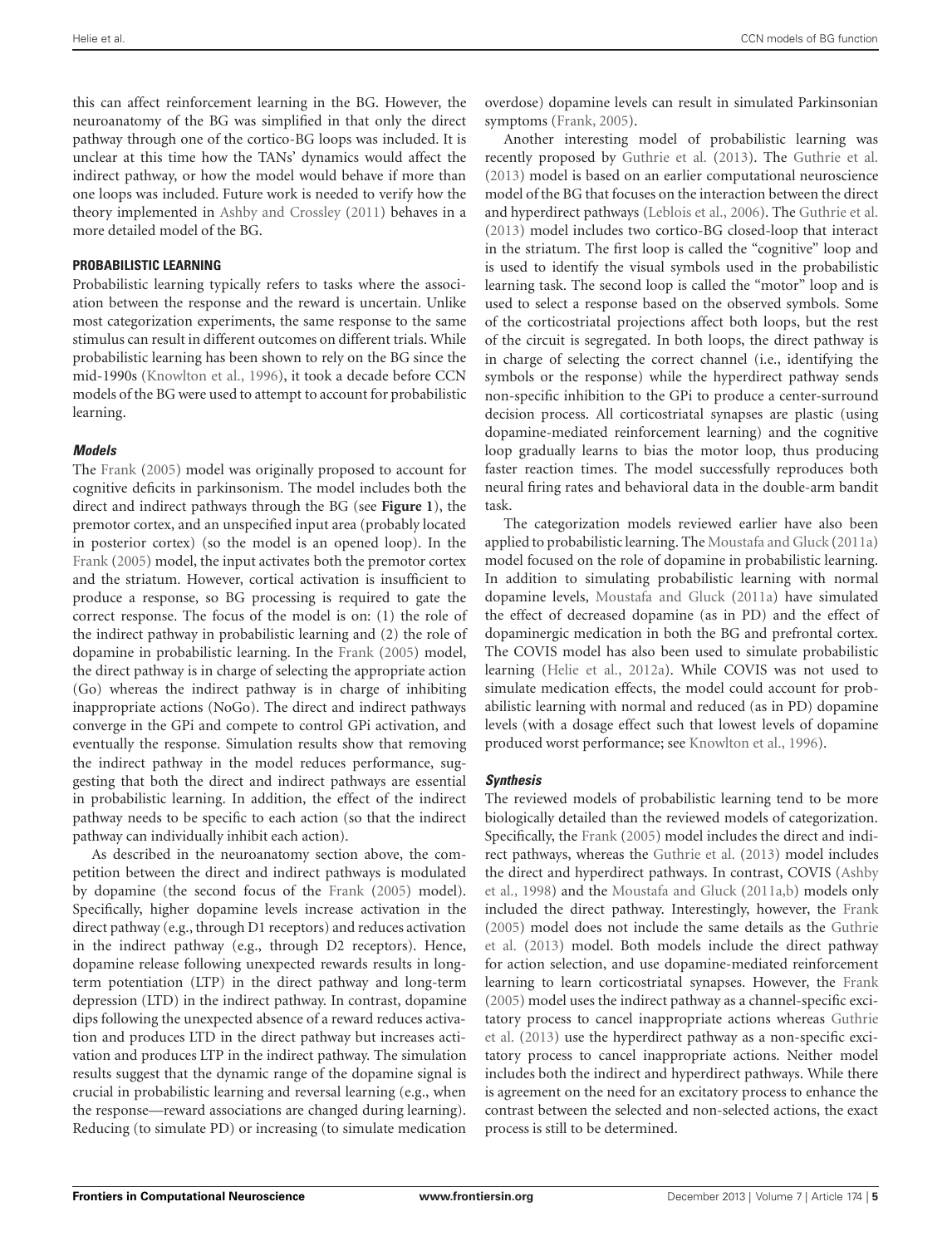While the categorization models only included the direct pathway of the BG, one of their strengths is that, in addition to their generality, they also include other brain areas. For instance, Unlike the [Frank](#page-12-17) [\(2005\)](#page-12-17) model, the [Moustafa and Gluck](#page-13-8) [\(2011a](#page-13-8)[,b](#page-13-13)) model simulates the role of prefrontal cortex and its dopamine projections, which is in agreement with empirical studies [\(Mulder et al.](#page-14-16), [2003;](#page-14-16) [Histed et al.](#page-13-20), [2009\)](#page-13-20). Also, analysis of the parameter space in the COVIS simulations challenges the role of the BG for procedural learning in probabilistic learning, and suggests instead that the BG are used for hypothesis-testing in this task [\(Gluck et al.](#page-12-29), [2002\)](#page-12-29). So, both categorization models agree on an important role for the prefrontal cortex in probabilistic learning, and this role is missing from both the [Frank](#page-12-17) [\(2005](#page-12-17)) and the [Guthrie et al.](#page-12-18) [\(2013](#page-12-18)) models. The most productive future approach might be to add a prefrontal cortex to the existing probabilistic learning models and see how this addition affects the dynamic of the different BG pathways.

#### **WORKING MEMORY**

Working memory is a cognitive function used to maintain and manipulate information in real-time for a short duration (seconds). While working memory has traditionally been associated with the prefrontal cortex [\(Fuster](#page-12-30), [2008](#page-12-30)), [Monchi et al.](#page-13-9) [\(2000](#page-13-9)) proposed that the BG may be required to maintain information in prefrontal cortex.

#### *Models*

The [Monchi et al.](#page-13-9) [\(2000\)](#page-13-9) model was originally proposed to account for working memory deficits in PD and schizophrenia. The model includes three BG-thalamocortical closed loops: two with the prefrontal cortex (one for spatial information and the other for object information), and one through the ACC (for strategy selection). In all three cases, only the direct pathway through the BG was included (see **[Figure 1](#page-1-0)**). The role of the two prefrontal-BG loops is to maintain working memory information about the stimuli, whereas the ACC maintains the adopted strategy by inhibiting all the prefrontal cortex loops except one (i.e., representing the selected strategy). Visual input to the BG comes from the posterior parietal cortex (spatial) and inferior temporal cortex (object). The model output is located in the premotor cortex, and the nucleus accumbens (not shown in **[Figure 1](#page-1-0)**) is used to provide feedback. In the model, the visual stimulus is input to the prefrontal cortex loops, and the stimulus activity is propagated through the direct pathway of the BG. As a result, the thalamus is released from GPi inhibition, and activation produced by the stimulus in the prefrontal cortex reverberates through closed-loops with the thalamus. When a response is required, the prefrontal cortex transfers its activation to the premotor cortex. If the response is incorrect, the nucleus accumbens sends a feedback signal to the ACC loop, which selects a new strategy by switching its inhibition to different prefrontal cortex loops. The [Monchi et al.](#page-13-9) [\(2000\)](#page-13-9) model has been used to simulate a delayed response task and the Wisconsin Card Sorting Test. Interestingly, reducing the connection strengths within the BGthalamocortical loops produces Parkinsonian symptoms, whereas reducing nucleus accumbens activity produces deficits similar to those observed in schizophrenia [\(Monchi et al., 2000](#page-13-9)).

Five years later, [Ashby et al.](#page-12-19) [\(2005\)](#page-12-19) proposed the FROST model to account for intact spatial working memory maintenance. Similar to the [Monchi et al.](#page-13-9) [\(2000](#page-13-9)) model, FROST includes the direct pathway of the BG (see **[Figure 1](#page-1-0)**), and working memory maintenance relies on reverberating activation between the prefrontal cortex and the thalamus. However, unlike in the [Monchi et al.](#page-13-9) [\(2000\)](#page-13-9) model, only one prefrontal cortex loop is included, and thalamic activation is not sufficient to maintain prefrontal activity: a second set of closed-loops between the prefrontal cortex and posterior cortex needs to be simultaneously activated to maintain working memory information. In [Ashby](#page-12-19) et al. [\(2005\)](#page-12-19), the focus is on simulating spatial working memory tasks, and the area of posterior cortex required for working memory maintenance is the posterior parietal cortex. However, it is likely the case that the specific location in posterior cortex depends on what information is being maintained. For instance, if the items being maintained in working memory were objects, then it is likely that the posterior cortex area involved would be inferior temporal cortex. Another difference between FROST and the [Monchi et al.](#page-13-9) [\(2000](#page-13-9)) model is that the striatum in FROST is activated by a different population of prefrontal neurons (separate from the working memory maintenance prefrontal population) whereas the same prefrontal neurons are used to activate the striatum and maintain information in [Monchi et al.](#page-13-9) [\(2000\)](#page-13-9). As a result, the striatum becomes activated only after the stimulus has disappeared in FROST, whereas the striatum becomes activated as soon as the stimulus appears in [Monchi](#page-13-9) et al. [\(2000\)](#page-13-9). These differences between FROST and [Monchi](#page-13-9) et al. [\(2000](#page-13-9)) were motivated by recent single-cell recording results reviewed in [Ashby et al.](#page-12-19) [\(2005\)](#page-12-19). FROST has been used to reproduce single-cell recordings from many experiments in several brain regions, in addition to accounting for working memory capacity limitation and the relation between memory span and the ability to ignore distracting information [\(Ashby](#page-12-19) et al., [2005\)](#page-12-19).

One common theme of the two previous models is that working memory activity is maintained by closed-loops between the thalamus and prefrontal cortex, and the main role of the BG is to release the thalamus from inhibition and allow for the reverberating activation to take place. However, this view was challenged by [Frank et al.](#page-12-20) [\(2001](#page-12-20)) who proposed a model of BGprefrontal cortex interaction in working memory. Specifically, [Frank et al.](#page-12-20) [\(2001\)](#page-12-20) argued that in order for the thalamus to contribute to working memory maintenance in the way described by the previous models, it would need to have a dedicated number of cells comparable to the number of cells dedicated to working memory in prefrontal cortex (which is unlikely). Instead, the [Frank et al.](#page-12-20) [\(2001](#page-12-20)) model proposes that working memory maintenance is accomplished by reverberating loops between two cell populations within the prefrontal cortex. Similar to [Monchi et al.](#page-13-9) [\(2000](#page-13-9)) and FROST [\(Ashby et al.](#page-12-19), [2005\)](#page-12-19), the [Frank et al.](#page-12-20) [\(2001](#page-12-20)) model includes the direct pathway through the BG (see **[Figure 1](#page-1-0)**), but the role of the direct pathway is to "turn on the switch" on the prefrontal cortex cells and allow for reverberating activation. The "switch" can only be turned on if the prefrontal cortex cells from one population simultaneously receive activation from the BG and the other prefrontal cortex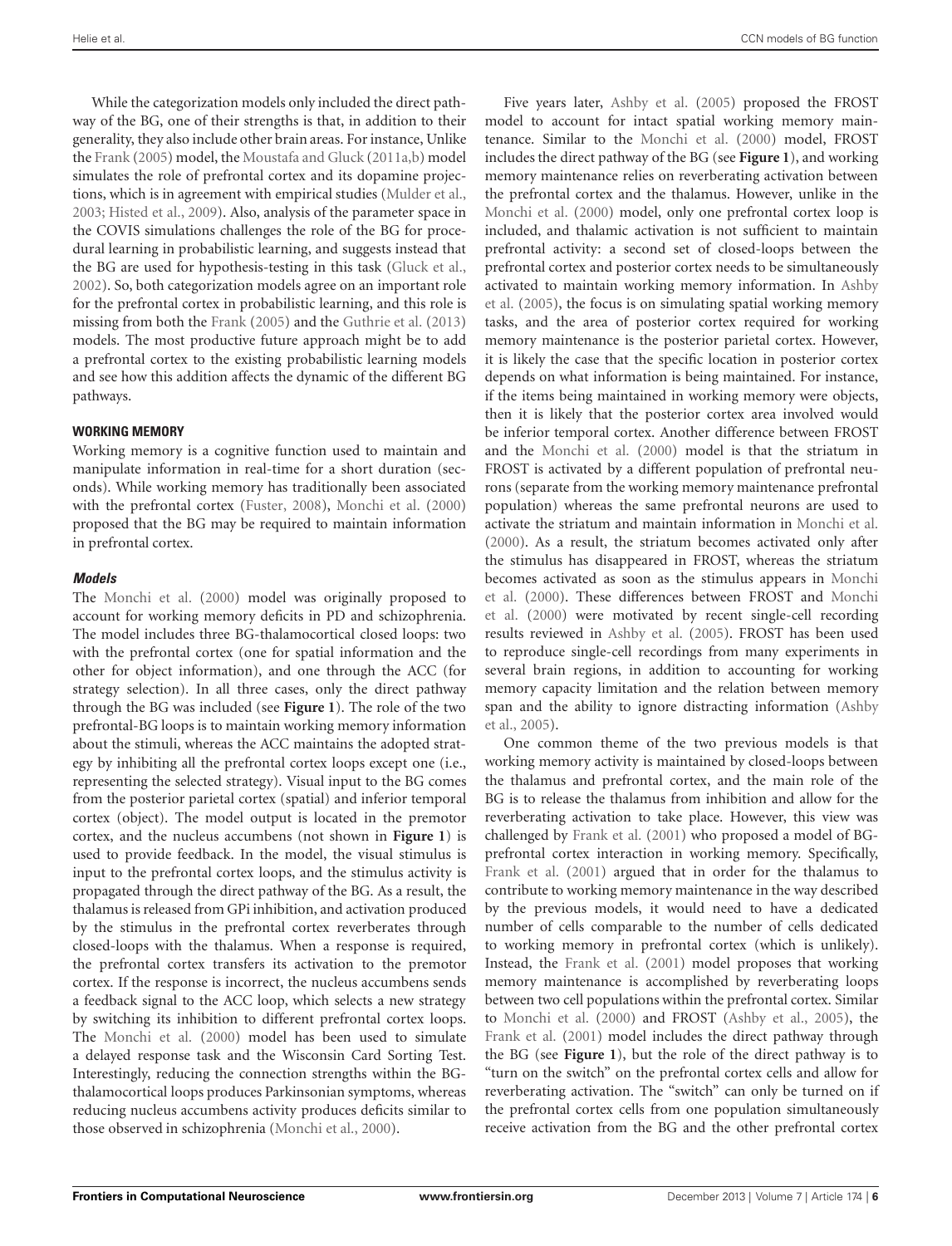cell population. Once the switch is "on", the BG is no longer required for working memory maintenance. The [Frank et al.](#page-12-20) [\(2001](#page-12-20)) model has been used to simulate the 1-2-AX task, a working memory task that requires maintenance but also switching and selecting new items [\(Frank et al., 2001\)](#page-12-20). Specifically, the 1-2-AX task requires the subject to maintain two cues in working memory in order to correctly select a response to a target sequence. The identity of the target sequence depends on the previous cue, which is used to trigger selection and switching.

One topic that was not addressed by any of the previous models of working memory is learning. How can the brain learn what is important, and what needs to be maintained in working memory? [Moustafa and Maida](#page-13-10) [\(2007](#page-13-10)) proposed a computational model of prefrontal cortex and BG interactions that is similar to the [Frank et al.](#page-12-20) [\(2001](#page-12-20)) model except that [Moustafa and Maida](#page-13-10) [\(2007](#page-13-10)) also simulate: (a) temporal difference learning based on phasic dopamine signaling and (b) more than one corticostriatal loops that are responsible for both motor and cognitive processes. Specifically, the model includes a cortico-striatal motor loop and a cortico-striatal cognitive loop whose functions are action selection (choosing motor responses) and cognitive selection (choosing the perceptual information to be maintained in working memory), respectively. The model can account for the separate roles of the motor and cognitive loops in working memory maintenance, including delayed-response tasks.

[Schroll et al.](#page-14-10) [\(2012\)](#page-14-10) recently proposed a CCN model of working memory to address the problem of learning complex working memory tasks. The [Schroll et al.](#page-14-10) [\(2012](#page-14-10)) model includes two separate BG-thalamocortical closed loops, one through the prefrontal cortex for maintenance and another through motor cortex to produce a response. Only the direct pathways were used for maintenance and response selection, but the hyperdirect pathway was also included in the prefrontal loop as a reset mechanism (see **[Figure 1](#page-1-0)**). Specifically, visual information enters the model through the inferior temporal cortex, which then activates the lateral prefrontal cortex. This activation is transferred through the direct pathway of the BG and releases the thalamus from inhibition, which in turn activates the lateral prefrontal cortex. In the [Schroll et al.](#page-14-10) [\(2012](#page-14-10)) model, working memory activation in the prefrontal cortex is maintained by a reverberating activation loop through the direct pathway, so the BG does not only act as a gating mechanism but is part of the maintenance loop (unlike [Monchi et al.](#page-13-9), [2000](#page-13-9); [Frank](#page-12-20) et al., [2001](#page-12-20); [Ashby et al.](#page-12-19), [2005\)](#page-12-19). At any moment, the prefrontal cortex can activate the STN, which increases activation in the GPi and interrupt working memory maintenance (i.e., the reset mechanism). More importantly, the connectivity between the prefrontal cortex and the striatum and the connections between the prefrontal cortex and the STN are learned using dopaminemediated reinforcement learning. Hence, the model can automatically adapt and only maintain information that is rewarded in working memory. The model has been used to simulate a delayed response task, a delayed alternation task, and the 1-2-AX task [\(Schroll et al.](#page-14-10), [2012](#page-14-10)).

## *Synthesis*

Working memory is one of the most active areas for CCN modeling of the BG. Five different models were reviewed, each having both commonalities and differences. First, all five models focused on the interaction between the BG and the prefrontal cortex, but only included the direct pathway of the BG for working memory maintenance and response selection. Hence, the neuroanatomy of the BG was not very detailed. Also, all models except [Schroll](#page-14-10) et al. [\(2012\)](#page-14-10) used the BG as a gating mechanism that turns working memory maintenance "on" or "off ". The main difference is that [Monchi et al.](#page-13-9) [\(2000\)](#page-13-9) and [Ashby et al.](#page-12-19) [\(2005\)](#page-12-19) used the BG to gate closed loops between the prefrontal cortex and the thalamus, whereas [Frank et al.](#page-12-20) [\(2001\)](#page-12-20) and [Moustafa and Maida](#page-13-10) [\(2007\)](#page-13-10) used the BG to gate closed loop between two populations of prefrontal cortex units. This differs from [Schroll et al.](#page-14-10) [\(2012](#page-14-10)) where the BG was not used for gating, but instead was part of the working memory maintenance mechanism itself (i.e., the closed loop went through the BG). In all cases, however, working memory maintenance was achieved by closed loop through the prefrontal cortex.

Another important difference between the models is that the [Ashby et al.](#page-12-19) [\(2005\)](#page-12-19) and the [Moustafa and Maida](#page-13-10) [\(2007\)](#page-13-10) models focused on simple maintenance tasks. In contrast, the [Monchi](#page-13-9) et al. [\(2000](#page-13-9)), [Frank et al.](#page-12-20) [\(2001](#page-12-20)), and [Schroll et al.](#page-14-10) [\(2012](#page-14-10)) models were able to simulate more complex tasks involving hierarchical structures and switching. Only the [Moustafa and Maida](#page-13-10) [\(2007](#page-13-10)) and the [Schroll et al.](#page-14-10) [\(2012\)](#page-14-10) models include learning mechanisms that allowed for selecting the relevant information that needs to be maintained in working memory. The other models assumed a pre-filtering of the information.

Interestingly, there seems to be a progression and a building up of knowledge related to CCN models of working memory. The [Schroll et al.](#page-14-10) [\(2012](#page-14-10)) model is the most recent, and also the most detailed. It is the only model that can learn and simulate complex tasks. However, this model departs from all the others in that the BG is not used as a gating mechanism but is part of the maintenance mechanism. This departure from previous modeling is not extensively discussed in [Schroll et al.](#page-14-10) [\(2012](#page-14-10)), and it is unclear at this point what motivated this departure. More work is needed to determine which of these two roles the BG play in working memory, but the overlap in the models, and the progression in functionality, suggest a steady progress in CCN modeling of working memory.

## **SEQUENCE LEARNING**

Almost all our everyday behaviors and cognitive activities can be interpreted as a sequence of steps that bring us closer to achieving a goal. One key question is how can we learn to chain these sequences of substeps? [Miyachi et al.](#page-13-21) [\(1997,](#page-13-21) [2002\)](#page-13-22) have gathered much data suggesting that the BG is important in learning such sequences.

## *Models*

[Nakahara et al.](#page-14-11) [\(2001](#page-14-11)) formalized [Miyachi et al.](#page-13-21) [\(1997,](#page-13-21) [2002](#page-13-22)) findings into a CCN model. According to [Nakahara et al.](#page-14-11) [\(2001\)](#page-14-11), sequences are learned in both visual and motor coordinates. The visual sequences are learned by a BG-thalamocortical closed-loop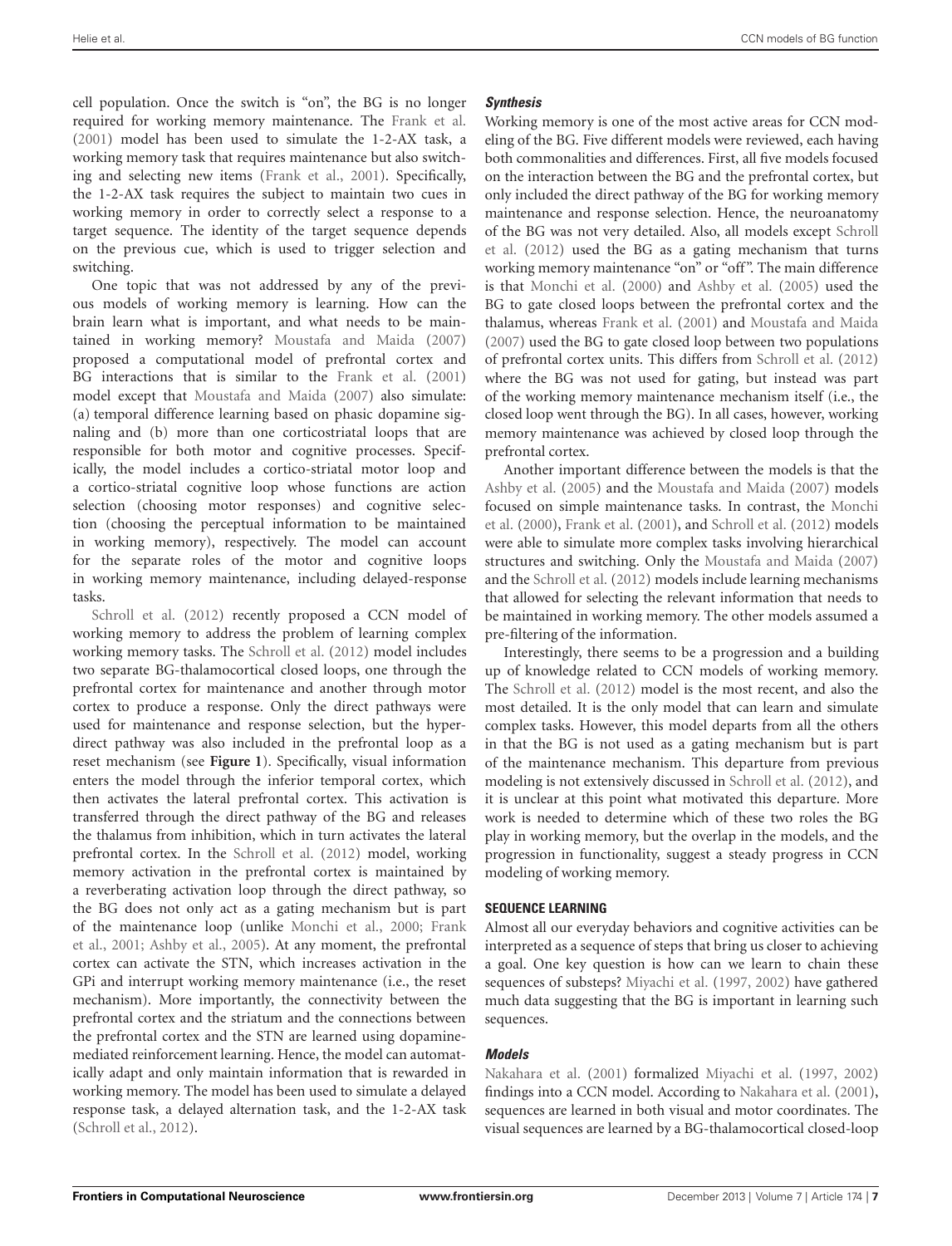linking the anterior striatum with the dorsolateral prefrontal cortex while motor sequences are learned by a BG-thalamocortical closed-loop linking the posterior striatum with the SMA. Only the direct pathway through the BG is included in each loop (see **[Figure 1](#page-1-0)**), and both the visual and motor loops learn every sequence in parallel using reinforcement learning. The visual loop learns faster than the motor loop, and response coordination between the loops is controlled by the pre-SMA. According to [Nakahara et al.](#page-14-11) [\(2001](#page-14-11)), the visual loop relies on working memory and is important for rapid acquisition of sequences. However, the motor loop is more reliable and produces movement more rapidly after training. As a result, control is gradually transferred from the visual loop to the motor loop in the [Nakahara et al.](#page-14-11) [\(2001](#page-14-11)) model. The [Nakahara et al.](#page-14-11) [\(2001](#page-14-11)) model has been used to account for: (1) the time course of learning (including single-cell recordings and lesion studies); (2) the effect of opposite hand use; (3) the effect of sequence reversal; and (4) the change in brain locus from early to late sequence production [\(Nakahara et al., 2001](#page-14-11)).

## *Synthesis*

The [Nakahara et al.](#page-14-11) [\(2001\)](#page-14-11) model is interesting for several reasons. First, it successfully accounts for lesion data, single-cell recordings, and behavioral phenomena. In addition, the transition from a visual loop to a motor loop represents an early attempt at bridging the gap between cognitive and motor functions of the BG. However, a recent study by [Desmurget and Turner](#page-12-31) [\(2010](#page-12-31)) challenges the generality of the [Nakahara et al.](#page-14-11) [\(2001](#page-14-11)) model. Specifically, [Desmurget and Turner](#page-12-31) [\(2010](#page-12-31)) had monkeys perform a sequence of visually-cued joystick movements aimed at moving a cursor into a pre-determined part of a computer screen. After some training, muscimol was injected into the motor segment of the GPi to functionally disconnect the BG from the frontal cortex. The results show that the kinematics of the movements were impaired, but not sequence knowledge. [Desmurget and Turner](#page-12-31) [\(2010](#page-12-31)) interpreted these results as suggesting that the BG contributes to motor execution in automatic sequence production, but not to the motor sequencing or the storage of the overlearned sequence. This result is problematic for the [Nakahara et al.](#page-14-11) [\(2001](#page-14-11)) model.

#### **AUTOMATICITY**

Automaticity results from overtraining in a task until performance requires little attentional resources and becomes highly rigid [\(Helie et al., 2010;](#page-13-23) [Helie and Cousineau, 2011\)](#page-13-24). Many computational models of automaticity development have assigned a role for the BG.

## *Models*

First, in the [Nakahara et al.](#page-14-11) [\(2001\)](#page-14-11) model of sequence learning (above), automaticity in sequence production is characterized by a gradual transfer from the visual loop (which learns sequences in visual coordinates) to the motor loop (which learns sequences in motor coordinates). This corresponds well with the results of [Miyachi et al.](#page-13-21) [\(1997](#page-13-21), [2002](#page-13-22)), who showed using single-cell recordings that task-sensitive cells in early learning are mostly located in the anterior striatum whereas selective cells in late sequence production are mostly located in the posterior striatum

[\(Miyachi et al., 2002](#page-13-22)). This specialization of the striatum is further supported by inactivation studies where muscimol (a GABA agonist) was injected in different parts of the striatum in early and late sequence production. Well-learned sequence production was selectively disrupted by muscimol injection in the middle-posterior putamen while early sequence production was selectively disrupted by muscimol injection in the anterior caudate and putamen [\(Miyachi et al.](#page-13-21), [1997](#page-13-21)).

However, a recent study by [Desmurget and Turner](#page-12-31) [\(2010](#page-12-31)) challenges the generality of the [Nakahara et al.](#page-14-11) [\(2001\)](#page-14-11) model. Specifically, injecting muscimol into the motor segment of the GPi to functionally disconnect the BG from the frontal cortex affects the kinematics of the movements but not sequence knowledge. These results suggest that the BG contributes to motor execution in automatic sequence production, but not to the motor sequencing or the storage of the overlearned sequence. Interestingly, the results of [Desmurget and Turner](#page-12-31) [\(2010](#page-12-31)) are consistent with a neurobiological model of automaticity in perceptual categorization (SPEED) [\(Ashby et al.](#page-12-21), [2007](#page-12-21)). SPEED uses the procedural system of COVIS [\(Ashby et al., 1998\)](#page-12-14) (i.e., the direct pathway of an opened loop between posterior cortex and premotor areas) but also includes a Hebbian learning mechanism between posterior cortex and premotor areas. The role of the BG in SPEED is to learn to produce the correct categorization responses early in training to ensure that the correct motor plan in the premotor areas is consistently activated shortly after the visual representation in associative cortex (using dopamine-mediated reinforcement learning). This consistent association between associative and premotor cortical activity triggers Hebbian learning between associative cortex (stimulus) and the premotor areas (response), and the direct cortico-cortical connections eventually become strong enough so that the BG is no longer required to produce a response. When responding becomes purely cortical, the skill is said to be "automatic" [note that this is different from [Nakahara et al.](#page-14-11) [\(2001\)](#page-14-11), in which the posterior striatum is still required for automatic sequence production]. SPEED has been used to simulate single-cell recordings data in many categorization experiments, as well as human reaction times and accuracies in categorization [\(Ashby et al.](#page-12-21), [2007](#page-12-21); [Helie and Ashby](#page-13-25), [2009](#page-13-25)).

While the [Hikosaka et al.](#page-13-26) [\(2000](#page-13-26)) and SPEED models can account for how behavior becomes automatic, they cannot account for how automatic responses are overridden by goaldirected behavior when needed (e.g., when the stimulus response associations change). [Chersi et al.](#page-12-22) [\(2013\)](#page-12-22) proposed a computational model of automaticity in instrumental conditioning that can account for the change back to goal-directed behavior when needed. The [Chersi et al.](#page-12-22) [\(2013\)](#page-12-22) model includes the prefrontal cortex (for goal representation), the motor cortex (for action representation), the sensory cortex (for stimulus representation), the BG (for action selection), and the thalamus (to relay information between the BG and the motor cortex). Two sets of connections are plastic: (1) connections from the prefrontal cortex to the motor cortex (to learn goal—response associations) and (2) connections from the sensory cortex to the striatum (to learn stimulus—response associations). According to this model, the stimulus activates the sensory cortex, which in turn activates a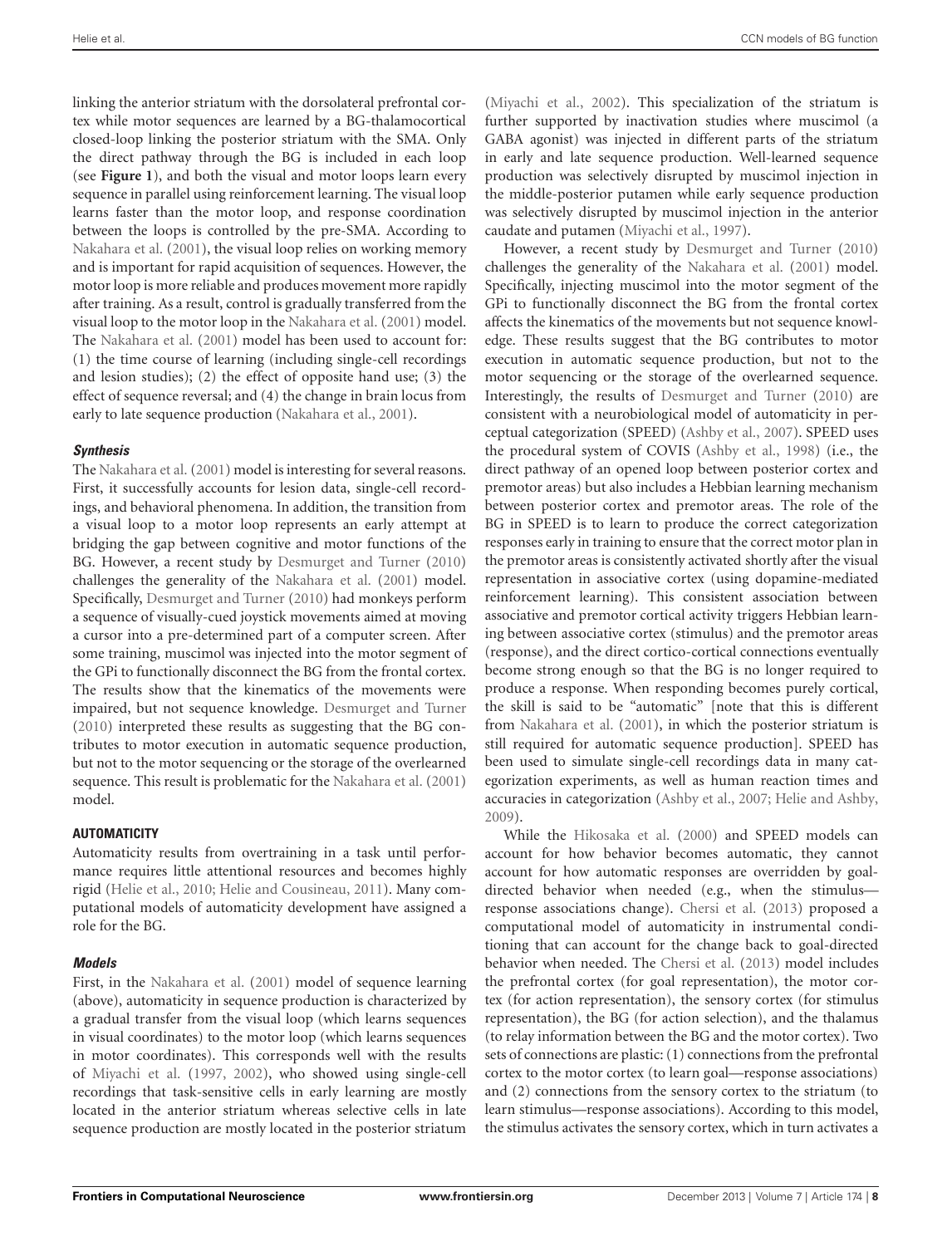goal in prefrontal cortex and action representations in the striatum. For automatic behavior, the striatal activation propagates through both the direct and indirect pathways (see **[Figure 1](#page-1-0)**) of the BG and an action is selected by inhibiting all but one action at the output level (SNr, but it is functionally equivalent to the GPi shown in **[Figure 1](#page-1-0)**). The action that is not inhibited activates the appropriate response in motor cortex (through the thalamus). For goal-directed behaviors, the prefrontal activation propagates to the appropriate action in motor cortex. When an automatic action needs to be overwritten by a goal-directed behavior, the prefrontal cortex sends activation to the STN, which hyperpolarizes the SNr and prevents the BG from controlling the motor response [\(Chersi](#page-12-22) et al., [2013](#page-12-22)). The model has been successfully used to account for the development of automaticity in an instrumental conditioning task and the reversal of stimulus—response associations after automaticity had developed [\(Chersi et al., 2013](#page-12-22)).

## *Synthesis*

The [Nakahara et al.](#page-14-11) [\(2001\)](#page-14-11) and the [Chersi et al.](#page-12-22) [\(2013\)](#page-12-22) models both assign the role of producing automatic behavior to the BG. However, this "classic" role of the BG in automaticity is difficult to reconcile with the [Desmurget and Turner](#page-12-31) [\(2010\)](#page-12-31) data. As an alternative, SPEED [\(Ashby et al., 2007](#page-12-21)) also assigns an important role to the BG in automaticity, but this role is restricted to training automatic cortico-cortical projections that can account for automaticity. Simply put, the BG is required to learn automatic behaviors, but the BG is no longer required to produce automatic behaviors once the cortico-cortical connectivity is sufficiently strong. The SPEED model can account for the [Desmurget and](#page-12-31) [Turner](#page-12-13) [\(2010\)](#page-12-31) data, but it includes only the direct pathway of one loop through the BG. In contrast, the [Nakahara et al.](#page-14-11) [\(2001](#page-14-11)) model includes two loops through the BG (only the direct pathways) and the [Chersi et al.](#page-12-22) [\(2013](#page-12-22)) model includes both the direct and indirect pathways, but only one loop through the BG (similar to SPEED). In addition to being the most biologically detailed, the [Chersi et al.](#page-12-22) [\(2013](#page-12-22)) model is the only reviewed model that can override automatic behavior using goal-directed behavior. This is an important function that was not accounted for by the previous models. However, like the [Nakahara et al.](#page-14-11) [\(2001](#page-14-11)) model, the [Chersi et al.](#page-12-22) [\(2013\)](#page-12-22) model cannot account for the [Desmurget and](#page-12-31) [Turner](#page-12-13) [\(2010\)](#page-12-31) data. To summarize, each one of these models was designed to account for a different aspect of automatic behavior, and successfully accounts for the aspect of automaticity for which it was designed. The next step is to explore how each one of these candidate models can account for the missing function/data that was the focus of the other candidate models.

## **MOTOR FUNCTION**

This section describes motor functions that have been attributed to the BG and that have been simulated using CCN models. Hence, computational models that focus only on modeling biological data or motor function (e.g., kinematics) were not included. Similar to the section reviewing cognitive functions above, the model descriptions are conceptual, in that implementation details and formalities are not discussed. The reader is referred to the cited original papers for details and equations.

**[Table 1](#page-2-0)** summarizes the reviewed models along with their respective components.

## **REACHING**

The BG has been implicated in reaching movements for many years (for a review, see [Bischoff](#page-12-23), [1998](#page-12-23)). Not surprisingly, PD patients show unmistakable changes in reaching movements, which can be used for diagnostic purposes [\(Brown and](#page-12-32) [Jahanshahi,](#page-12-13) [1996](#page-12-32)). Simple reaching movements in PD patients show longer reaction times and movement times than normal controls. This reduced movement speed seen in PD reaching is called bradykinesia. From a physiological perspective, a typical reaching movement under normal conditions consists of a sequence of agonist-antagonist bursts. In contrast, a PD reaching movement is generally multi-staged and involves multiple agonist bursts. Furthermore, PD reaching movements have greater variability of hand position for larger movements [\(Sheridan and](#page-14-17) [Flowers,](#page-14-1) [1990\)](#page-14-17). PD patients also show impairment in sequential movements [\(Weiss et al., 1997\)](#page-15-6). For example, during movements aimed at reaching a glass of water, PD patients exhibit an inordinately long pause between the reaching and retrieval of the glass.

## *Models*

Several computational models relating dopamine deficiencies to impaired reaching movements have been proposed. One of the first models of PD reaching movements is the model of [Bischoff](#page-12-23) [\(1998\)](#page-12-23). [Bischoff](#page-12-23) [\(1998\)](#page-12-23) model includes the prefrontal cortex (for working memory/learning), the SMA (for sequence generation), the pre-SMA (for sequence preparation), motor cortex (for movement parameters), the thalamus (to filter information from the BG to cortex), and the BG. The BG model assigns complementary roles to the direct and indirect pathways (see **[Figure 1](#page-1-0)**). According to [Bischoff](#page-12-23) [\(1998\)](#page-12-23), the role of the direct pathway is to inform the motor cortex of the movement's next sensory state, while the role of the indirect pathway is to inhibit competing movements. The function of dopamine is to keep the balance between the two pathways, which is impaired in PD. The [Bischoff](#page-12-23) [\(1998](#page-12-23)) model was used to simulate the reciprocal aiming task, a task where subjects are asked to alternatively tap a stylus between two targets as quickly as possible. Reducing the dopamine levels in the simulation reproduced bradykinesia and the exaggerated pauses in sequential movements observed in PD.

[Magdoom et al.](#page-13-11) [\(2011](#page-13-11)) also proposed a model of the role of the BG in PD reaching movements. The model is cast in the framework of reinforcement learning and focuses on interactions between the motor cortex and the BG. The [Magdoom et al.](#page-13-11) [\(2011\)](#page-13-11) model uses the classical interpretations of BG pathways according to which the direct pathway facilitates movement, (i.e., the "Go" pathway), while the indirect pathway inhibits movements (i.e., the "NoGo" pathway). Switching between the two pathways is thought to be driven by striatal dopamine levels. However, [Magdoom et al.](#page-13-11) [\(2011\)](#page-13-11) also deviate from the classical "Go"/"NoGo" model of the BG by adding an intermediate regime called the *explore* regime. The explore regime is used to control the stochasticity of action selection when the gradient is absent or too weak to allow for reinforcement learning. The indirect pathway is proposed to be the substrate supporting the explore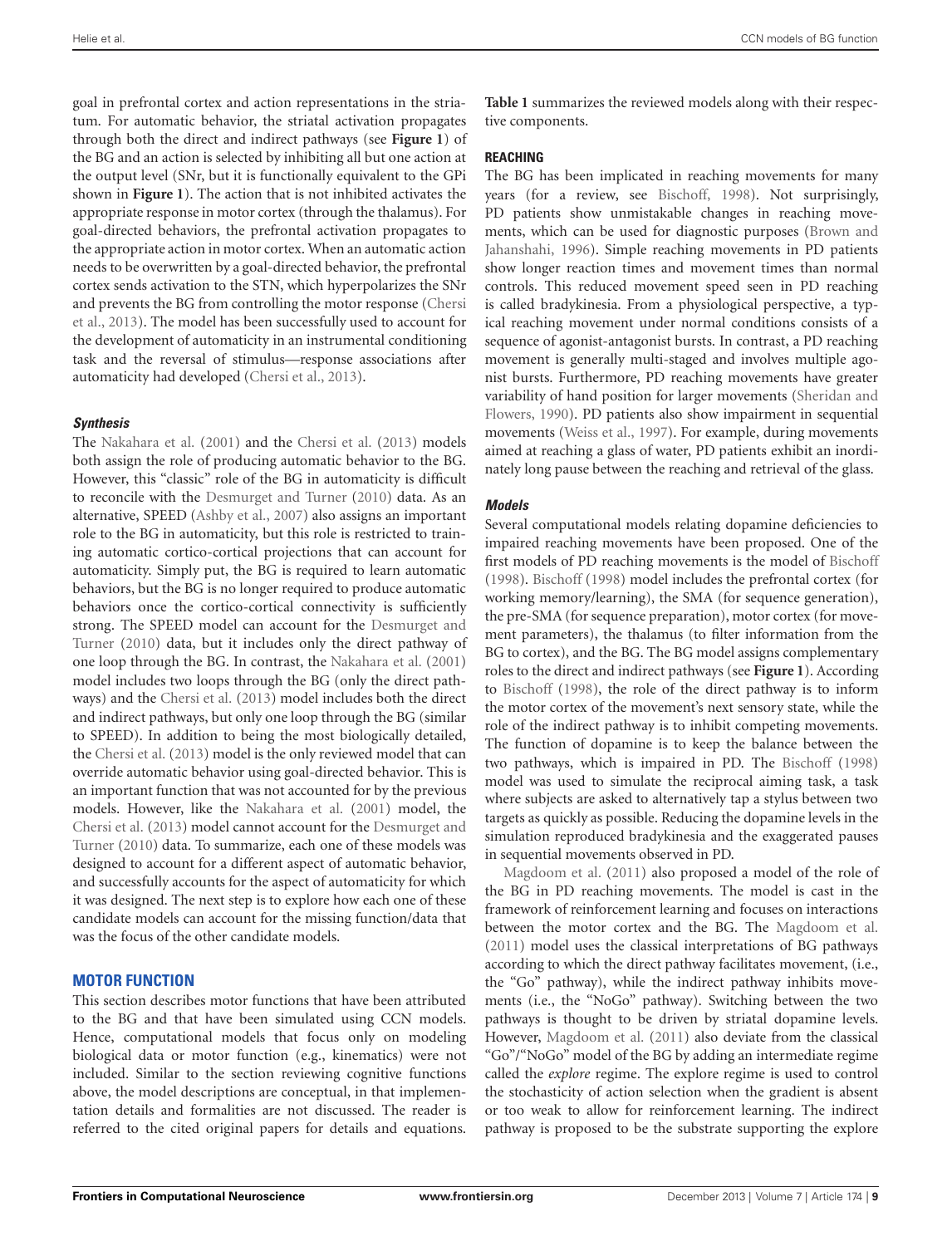regime. Simulations show that under dopamine-deficient conditions of PD, the model spends less time in the "Go" regime while spending more time in the remaining two regimes. These regime changes were used to account for a variety of features of impaired reaching movements in PD including movement undershoot [\(Van](#page-14-18) [Gemmert et al.,](#page-14-1) [2003](#page-14-18)), bradykinesia, and increased path variability [\(Sheridan and Flowers, 1990](#page-14-17)).

## *Synthesis*

Two models that highlight the role of the BG in reaching were reviewed. The [Bischoff](#page-12-23) [\(1998\)](#page-12-23) model includes, in addition to the BG, cortical areas such as prefrontal areas, the SMA and the pre-SMA. The model captures bradykinesia and abnormal pauses in sequential movements under Parkinsonian conditions. The reaching model of [Magdoom et al.](#page-13-11) [\(2011\)](#page-13-11) also incorporates the BG and the motor cortex. However, the [Magdoom et al.](#page-13-11) [\(2011](#page-13-11)) model is cast in the framework of reinforcement learning, whereas there is no learning in the [Bischoff](#page-12-23) [\(1998](#page-12-23)) model. Focus on learning makes the [Magdoom et al.](#page-13-11) [\(2011](#page-13-11)) model consistent with the proposed role of BG in error correction [\(Lawrence](#page-13-27), [2000](#page-13-27)). As a result, the [Magdoom et al.](#page-13-11) [\(2011\)](#page-13-11) model is more general and is consistent with the view that a wide range of BG functions can be explained within the framework of reinforcement learning [\(Chakravarthy et al.](#page-12-33), [2010](#page-12-33)). The compatibility of the [Magdoom](#page-13-11) et al. [\(2011](#page-13-11)) model with other CCN models of BG function may facilitate integration to achieve a more complete model of BG function.

## **HANDWRITING**

Handwriting is a fine motor skill. PD patients often exhibit an impaired form of handwriting, known as micrographia, characterized by reduced letter size, a "kinky" handwriting contour, and abnormal fluctuations in velocity and acceleration [\(Teulings](#page-14-19) [and Stelmach,](#page-14-1) [1991;](#page-14-19) [Van Gemmert et al., 1999;](#page-14-20) [Gangadhar et al.](#page-12-34), [2009\)](#page-12-34). As a result, handwriting features like stroke size, peak acceleration, and stroke duration have been attributed to the BG and used for diagnosis of PD [\(Phillips et al.](#page-14-21), [1991](#page-14-21); [Van Gemmert](#page-14-18) et al., [2003\)](#page-14-18).

# *Models*

Although models of PD handwriting are scanty, extensive work has been done on modeling handwriting generation. One of the earliest insights into modeling handwriting consisted of performing a Fourier-like resolution of handwriting into oscillatory components [\(Hollerbach](#page-13-28), [1981\)](#page-13-28). This notion has led to the development of oscillatory or spiking neural network models of handwriting generation that can be trained to produce single characters [\(Schomaker](#page-14-22), [1991;](#page-14-22) [Kalveram](#page-13-29), [1998\)](#page-13-29). However, the models of [Schomaker](#page-14-22) [\(1991\)](#page-14-22) and [Kalveram](#page-13-29) [\(1998](#page-13-29)) suffered from the absence of a plausible procedure for initializing the phases of neural oscillators, a difficulty that was solved in an oscillatory neural network model of handwriting generation proposed by [Gangadhar et al.](#page-12-35) [\(2007](#page-12-35)).

While the above-described models did not explicitly include the BG, [Gangadhar et al.](#page-12-24) [\(2008\)](#page-12-24) combined the [Gangadhar et al.](#page-12-35) [\(2007](#page-12-35)) handwriting generation model with a model of the BG. Similar to handwriting patterns observed in PD patients, the

[Gangadhar et al.](#page-12-24) [\(2008](#page-12-24)) model exhibits micrographia under conditions of reduced dopamine. Another significant feature of the model is the role of the dynamics of the STN and the GPe, which are connected as a loop to produce complex oscillations. Under pathological conditions, the oscillations of the STN and the GPe in the model are highly correlated, resembling the correlated neural firing from STN and GPe neurons under dopamine-deficient conditions observed in real electrophysiology experiments [\(Bergman et al.](#page-12-36), [1994](#page-12-36); [Brown et al., 2001\)](#page-12-37). Under the influence of correlated oscillations of STN and GPe, the [Gangadhar et al.](#page-12-24) [\(2008](#page-12-24)) model produces handwriting with large fluctuations in velocity in addition to diminutive letter size.

As another example, [Contreras-Vidal and Stelmach](#page-12-25) [\(1995](#page-12-25)) attached a BG model to the VITE-WRITE model [\(Bullock et al.](#page-12-38), [1993](#page-12-38)) to simulate PD handwriting. The [Contreras-Vidal and](#page-12-25) [Stelmach](#page-12-13) [\(1995\)](#page-12-25) model includes the direct, indirect, and hyperdirect pathways of the BG (see **[Figure 1](#page-1-0)**), the SMA, and other motor and premotor areas. The role of the SMA is to read-in the next motor subprogram from the movement plan, while the role of the other motor and premotor areas is to produce the movement selected by the SMA. The role of the BG is to modulate the dynamics of the formation of movement trajectories (produced by VITE-WRITE). Reducing dopamine in the model to simulate PD results in reduced letter size, as observed in PD patients.

# *Synthesis*

Two models of PD handwriting were reviewed above. The model of [Contreras-Vidal and Stelmach](#page-12-25) [\(1995](#page-12-25)) combines the VITE-WRITE model [\(Bullock et al.](#page-12-38), [1993\)](#page-12-38) with a BG model. The essence of the model consists of showing that dopamine reduction in PD causes an imbalance in the outputs of the direct and indirect pathways. Although constructed out of considerably different modeling components, the model of [Gangadhar et al.](#page-12-24) [\(2008](#page-12-24)) also shows an imbalance in the activations of the direct and indirect pathways under simulated PD conditions, which causes a reduction in letter size. In addition, [Gangadhar et al.](#page-12-24) [\(2008](#page-12-24)) also account for the oscillations in STN-GPe interaction. Loss of complexity in these oscillations under PD conditions were linked to higher velocity fluctuations and distorted handwriting contour in PD handwriting. To summarize, the indirect pathway appears to be critical in accounting for handwriting.

## **EYE SACCADES**

Eye saccades are rapid, darting eye movements that shift the fovea to points of interest in the visual scene. There is an extensive cortical and subcortical network that is responsible for saccade generation, and the BG play a key role among the subcortical substrates for saccade generation [\(Hikosaka et al., 2000\)](#page-13-26). The influence of BG on saccades is propagated via the superior colliculus, a midbrain nucleus with a central role in saccade generation (not shown in **[Figure 1](#page-1-0)**). Studies on Parkinsonian monkeys prepared by MPTP (a neurotoxin used to destroy dopaminergic neurons) infusion have observed prolonged saccades, longer reaction times, smaller peak velocities, and smaller amplitudes [\(Kato et al.](#page-13-30), [1995\)](#page-13-30). Smaller peak velocities and smaller amplitudes in PD saccades may be comparable to bradykinesia and hypometria found in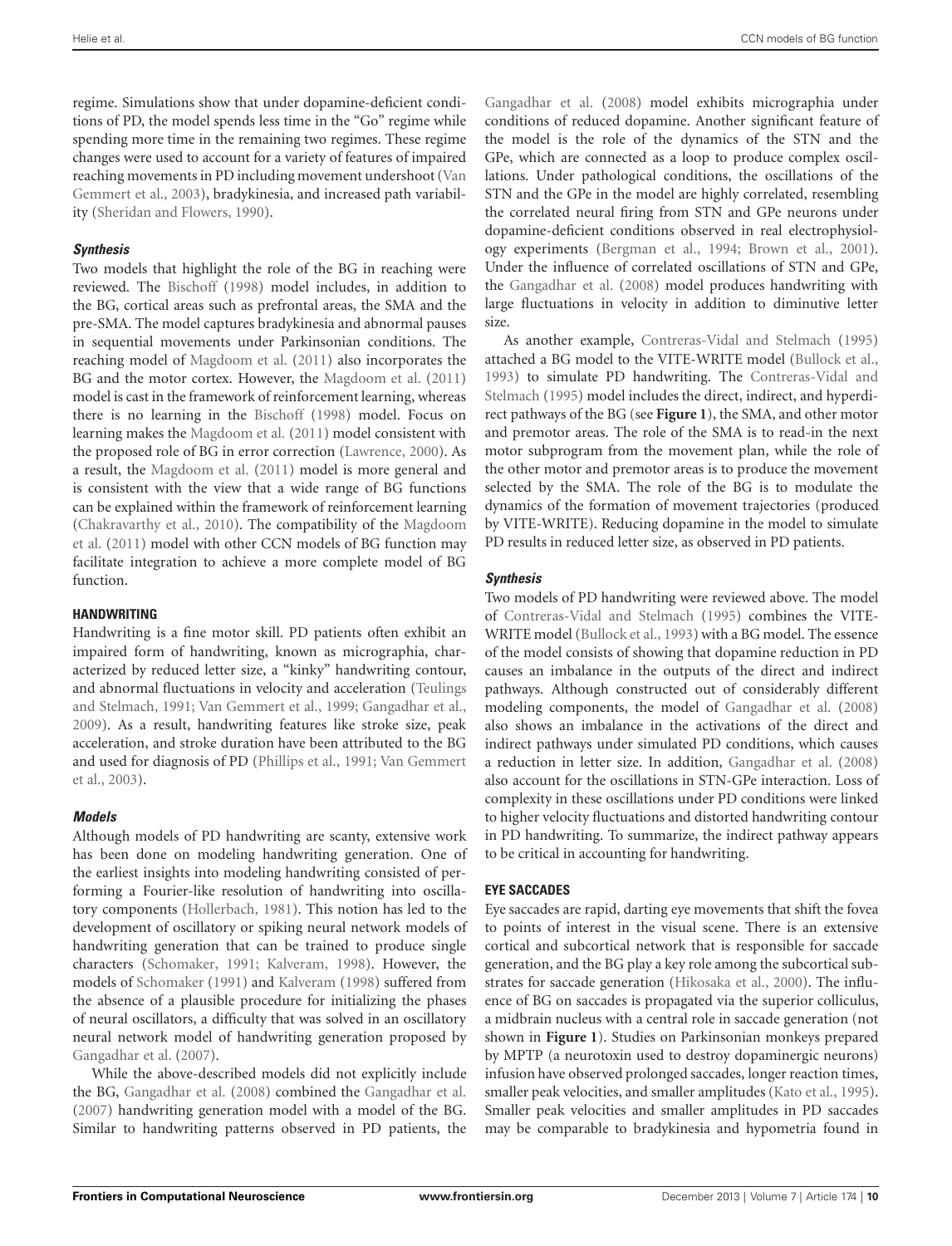PD reaching movements. Similarly, analogous to PD tremor in extremities, some PD patients exhibit square-wave jerks in visually guided saccades [\(Rascol et al., 1991](#page-14-23)).

## *Models*

Computational modeling literature that specifically focuses on the role of BG in saccade generation is rather limited. [Dominey](#page-12-26) [and Arbib](#page-12-13) [\(1992](#page-12-26)) proposed a model of the role of the BG in sequential saccade generation. Their model includes a number of relevant neural substrates such as the superior colliculus, thalamus, frontal eye fields, and the BG. In the [Dominey](#page-12-26) [and Arbib](#page-12-13) [\(1992](#page-12-26)) model, the BG is used as an indirect link between the frontal eye field and the superior colliculus, and its main function is to prevent saccades while a target stimulus is foveated. As such, only the direct pathway through the BG is modeled. The [Dominey and Arbib](#page-12-26) [\(1992\)](#page-12-26) model has been used to simulate simple saccade data, memory saccade data, double saccade data, compensatory saccade data, and lesion data.

Two decades later, [Krishnan et al.](#page-13-12) [\(2011](#page-13-12)) proposed a model of the role of the BG in saccade generation using the principle of reinforcement learning. Similar to their model of PD reaching movement [\(Magdoom et al.](#page-13-11), [2011\)](#page-13-11), the indirect pathway serves as an explorer that drives the saccades toward more rewarding targets. The model was able to successfully simulate two forms of visual search, namely feature search and conjunction search, a sequential saccade task, and a directional saccade task. When PD-related changes were incorporated in the model by reducing BG output, the model exhibited increased search times [\(Krishnan](#page-13-12) et al., [2011\)](#page-13-12).

#### *Synthesis*

Two models of the role of BG in saccade generation were reviewed above [\(Dominey and Arbib, 1992;](#page-12-26) [Krishnan et al.](#page-13-12), [2011](#page-13-12)). Both models can account for a range of saccade data in normal and lesioned/pathological conditions. The anatomical components incorporated by the two models are also quite similar. However, there are two main distinguishing features between the two models. One of these features is anatomical: the [Dominey and Arbib](#page-12-26) [\(1992](#page-12-26)) model does not include the indirect pathway in the BG, whereas the indirect pathway plays a key role in the [Krishnan](#page-13-12) et al. [\(2011](#page-13-12)) model. The second feature is functional: the [Dominey](#page-12-26) and Arbib [\(1992\)](#page-12-26) model does not involve learning, while that of [Krishnan et al.](#page-13-12) [\(2011](#page-13-12)) model is based on reinforcement learning. These key differences make the [Krishnan et al.](#page-13-12) [\(2011](#page-13-12)) model more biologically and functionally detailed.

# **GENERAL DISCUSSION**

This article presented a review of CCN models of cognitive and motor functions. The 19 reviewed models were organized to highlight BG functionality and classified according to six cognitive functions (i.e., categorization, instrumental conditioning, probabilistic learning, working memory, sequence learning, and automaticity) and three motor functions (i.e., reaching, handwriting, and visual saccades). On the one hand, some of the reviewed models are standalone models of specific functions of BG, e.g., the reaching model of [Bischoff](#page-12-23) [\(1998](#page-12-23)). On

the other hand, there are models that are specific instances of a more general learning framework applied to BG function. COVIS [\(Ashby et al.](#page-12-14), [1998](#page-12-14), [2007;](#page-12-21) [Ashby and Crossley](#page-12-3), [2011\)](#page-12-3), and the models of Chakravarthy and colleagues [\(Krishnan et al.](#page-13-12), [2011](#page-13-12); [Magdoom et al., 2011\)](#page-13-11) belong to the second category. For example, both the models of [Krishnan et al.](#page-13-12) [\(2011](#page-13-12)) and [Magdoom et al.](#page-13-11) [\(2011](#page-13-11)) used a nearly identical reinforcement learning-based approach to account for the specific motor functions of reaching and saccade generation. A review article by [Chakravarthy et al.](#page-12-33) [\(2010\)](#page-12-33) proposes that an expanded framework based on reinforcement learning, adapted to BG anatomy and physiology, can be used to explain a wide variety of BG functions. Such a proposal needs a more extensive modeling and experimental investigation for further confirmation. However, interestingly, CCN models accounting for more than one function were accounting for more than one cognitive function or more than one motor function. None of the reviewed CCN models could account for at least one motor and one cognitive function simultaneously. This may be a serious limitation as behavioral experiments are beginning to reveal important interactions between motor and cognitive processes. Below, we discuss how cognitive processes might impact motor function, and point to novel directions for computational modeling studies.

## **INTERACTION OF MOTOR AND COGNITIVE PROCESSES**

While none of the models included simultaneously accounted cognitive and motor functions, they all had a cognitive and motor component. For example, the [Ashby and Crossley](#page-12-3) [\(2011](#page-12-3)) model made a cognitive decision, but it also included premotor areas associated with the response. It just did not include a detailed model of the motor response (e.g., how is the left button pressed). Likewise, the [Gangadhar et al.](#page-12-35) [\(2007](#page-12-35)) has to include a cognitive component specifying what character is to be drawn. However, the focus is on how the movement is produced. Perhaps the model that comes closest to integrating motor and cognitive functions is the model of [Guthrie et al.](#page-12-18) [\(2013](#page-12-18)). In this model, both a cognitive and a motor decision are taken, and the interaction between these decisions is accounted for. However, this model does not include a detailed simulation of how the movement is produced. Therefore, it was only discussed in the context of cognitive function.

One way to explore how cognitive and motor functions interact is to explore disease states. For example, akinesia and bradykinesia in PD are arguably associated with BG (and corticostriatal circuits) dysfunction, while tremor is perhaps associated with cerebellar, thalamic, and STN abnormalities [\(Kassubek et al., 2002](#page-13-31); [Probst-Cousin et al.](#page-14-24), [2003;](#page-14-24) [Weinberger](#page-14-25) et al., [2009](#page-14-25); [Zaidel et al.](#page-15-7), [2009;](#page-15-7) [Mure et al.](#page-14-26), [2011\)](#page-14-26). For example, [Schillaci et al.](#page-14-27) [\(2011\)](#page-14-27) found that PD patients with akinesia and rigidity as the predominant symptoms have significantly more widespread dopamine loss in the striatum than PD patients with tremor as the predominant symptom. Because these different brain areas (e.g., striatum, cerebellum) are also involved in different cognitive functions, it is reasonable to hypothesize that different PD motor symptoms may be associated with different cognitive impairments. Accordingly, [Jankovic et al.](#page-13-32) [\(1990\)](#page-13-32) found that PD patients with predominant tremor are less cognitively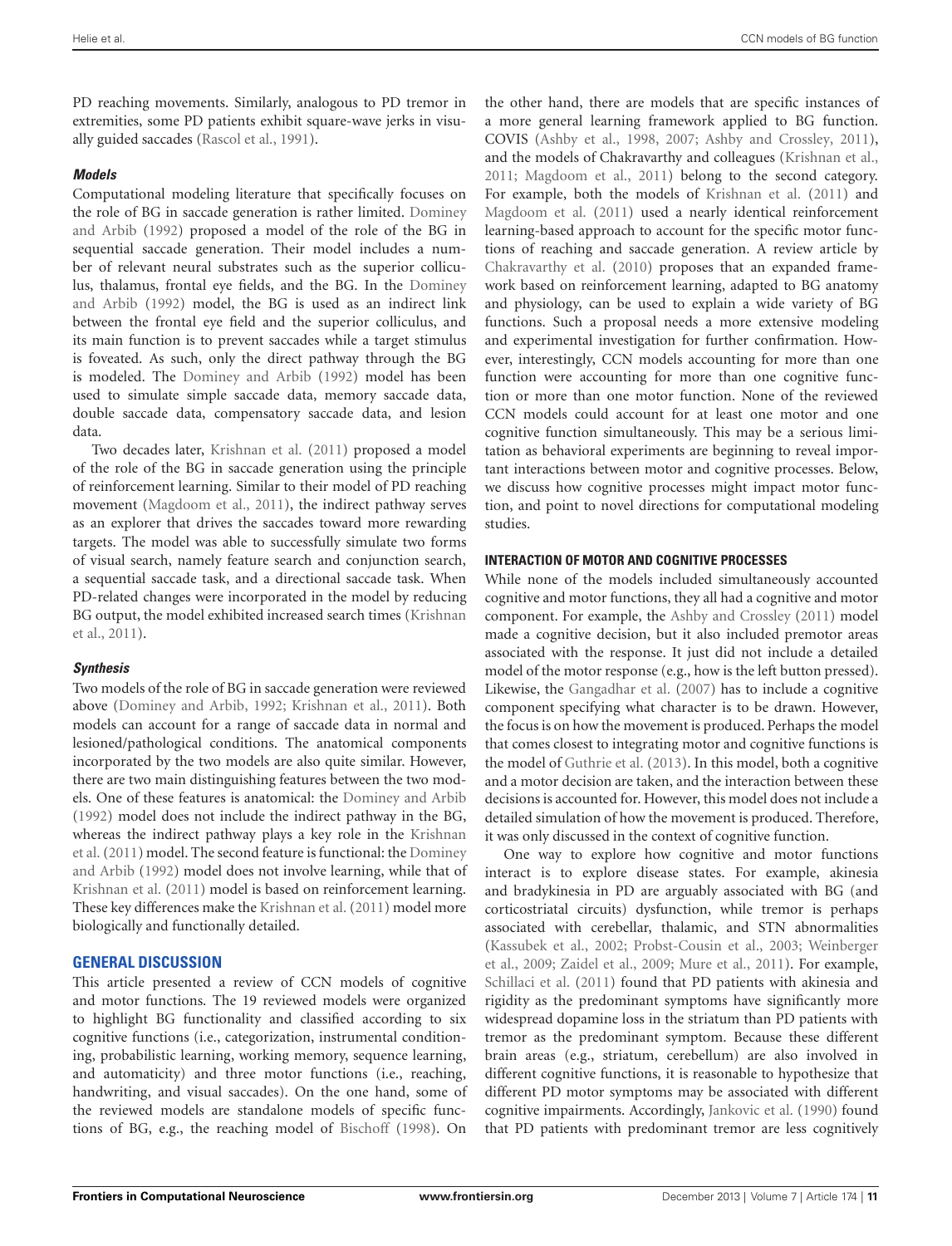impaired than patients with bradykinesia. Below we explore some specific PD motor symptoms and their relation to cognition.

## *Akinesia*

Experimental studies have shown that PD patients with severe akinesia are generally more cognitively impaired than PD patients with predominant tremor [\(Vakil and Herishanu-Naaman, 1998;](#page-14-28) [Poletti et al., 2011](#page-14-29), [2012;](#page-14-30) [Poletti and Bonuccelli](#page-14-31), [2013\)](#page-14-31). For instance, PD patients with severe akinesia and rigidity symptoms are more impaired than PD patients with severe resting tremor at working memory tasks [\(Moustafa et al.](#page-13-33), [2013](#page-13-33)). Likewise, studies have shown that PD patients with tremor are usually less cognitively impaired than PD patients with akinesia or gait dysfunction [\(Burn et al.](#page-12-39), [2006](#page-12-39); [Lyros et al., 2008](#page-13-34); [Oh et al.](#page-14-32), [2009](#page-14-32); [Domellof](#page-12-40) et al., [2011](#page-12-40)). For example, [Vakil and Herishanu-Naaman](#page-14-28) [\(1998](#page-14-28)) found that tremor-dominant PD patients are less impaired at procedural learning than akinesia-dominant PD patients.

Most motor models of the BG and corticostriatal circuit function have been able to explain the occurrence of akinesia and bradykinesia, but not tremor [\(Obeso et al., 2008\)](#page-14-33). We suggest that motor performance may rely on cognitive processes in two different ways: (a) maintenance of motor plans in working memory while performing a sequence of movements, such as hand/leg movement, grasping, or reaching [\(Hayhoe et al.](#page-13-35), [2002;](#page-13-35) [Ohbayashi et al., 2003](#page-14-34); [Piek et al.](#page-14-35), [2004](#page-14-35); [Issen and Knill, 2012\)](#page-13-36); or (b) maintenance of goals in working memory while performing a motor act, such as maintaining the goal of grasping the cup in working memory while moving the hands [\(Batuev](#page-12-41), [1989;](#page-12-41) [McIntyre et al., 1998;](#page-13-37) [Matsumoto et al.](#page-13-38), [2003\)](#page-13-38). This relationship between cognitive and motor processes could explain why some cognitive training programs are effective at treating motor dysfunction in PD patients [\(Disbrow et al., 2012](#page-12-42)). Although this is speculative, computational models are needed to explicitly study the complex relationship between motor and cognitive processes in healthy subjects and PD patients.

# *Freezing of gait*

Freezing of gait—paroxysmal cessation of motor output—is a common symptom in advanced PD (Hoehn and Yahr stage 2+) [\(Giladi et al.](#page-12-43), [1992\)](#page-12-43). Freezing of gait is debilitating since it often leads to falls and, importantly, is not manageable by common psychopharmacological medications [\(Giladi et al.](#page-12-43), [1992;](#page-12-43) [Matar](#page-13-39) et al., [2013\)](#page-13-39).

Research shows that perceptual and cognitive factors play a role in successful locomotion and the occurrence of freezing of gait episodes in PD patients [\(Lewis and Barker](#page-13-40), [2009;](#page-13-40) [Nai](#page-14-36)[smith et al.,](#page-14-1) [2010](#page-14-36); [Matar et al., 2013\)](#page-13-39). For example, providing auditory or visual cues or instructions can often reduce the occurrence of freezing behavior in PD patients [\(Lewis and Barker](#page-13-40), [2009\)](#page-13-40). Other studies found that walking dysfunction in PD is related to difficulty in resolving response interference produced by distractors [\(Plotnik et al., 2011](#page-14-37); [Vandenbossche et al.](#page-14-38), [2011](#page-14-38)). Locomotive dysfunction in PD is associated with brain volume changes [\(Kostic et al.](#page-13-41), [2012](#page-13-41); [Tessitore et al., 2012](#page-14-39)) and aberrant neural activity within the prefrontal cortex [\(Matsui et al., 2005;](#page-13-42) [Shine et al., 2013\)](#page-14-40), suggesting a role for cognitive processes in locomotion.

There are currently no computational models that simulate the role of cognitive processes in the occurrence of freezing of gait in PD patients. Prior computational models of BGcortex interactions have focused on the simulation of cognitive processes [\(O'Reilly and Frank, 2006](#page-14-41)), learning, or simple action selection in static environments [\(Gurney et al., 2001](#page-12-44)) without considering how cognitive factors might affect motor actions such as locomotion. Future models should simulate how the cortex represents multiple inputs (including perceptual and cognitive) that feed into the BG, which is important for action selection (e.g., move right, left, forward, etc.). Future models should also be more dynamical in that they should continuously receive and update perceptual input from the environment and produce motor output (step right, left, *...*), which then takes the model to a new perceptual input, and so forth.

## **WHAT IS THE ROLE OF THE BASAL GANGLIA IN COGNITIVE AND MOTOR FUNCTION?**

In addition to the current unavailability of CCN models of the BG that can simultaneously account for cognitive and motor function, another limitation of the current state of BG modeling is the absence of consensus on the specific function of the BG in a given task. For example, many CCN models of working memory assign a role for the BG, but some models use the BG as a gating mechanism allowing for thalamo-cortical loops (e.g., [Monchi](#page-13-9) et al., [2000](#page-13-9); [Ashby et al.](#page-12-19), [2005\)](#page-12-19), while others use the BG as a gating mechanism for cortico-cortical loops (e.g., [Frank et al., 2001](#page-12-20)) or as the actual maintenance mechanism [\(Schroll et al.](#page-14-10), [2012](#page-14-10)). As with many other cognitive and motor functions, CCN models are critical in pinpointing the specific function of the BG in the cognitive task (e.g., working memory). Computational models can be simulated to identify the consequences of different design choices, and these predictions need to be tested empirically. While models tend to do very well at simulating the function that motivated the model, it is unclear at this point how the model can handle other (different) functions. One way to select useful BG CCN models is to consider generalization capabilities. Towards this end, general integrative frameworks are most useful. For example, the reinforcement learning approach of Chakravarthy and colleagues [\(Krishnan et al., 2011;](#page-13-12) [Magdoom et al.](#page-13-11), [2011](#page-13-11)) or the COVIS-based approach of Ashby and colleagues [\(Ashby](#page-12-14) et al., [1998;](#page-12-14) [Apicella](#page-12-28), [2007](#page-12-28); [Ashby and Crossley](#page-12-3), [2011](#page-12-3)) are useful because they have been used to account for functions that were outside of the original scope of the model. Other models of cognitive and motor functions need to be generalized to account for data for which they were not originally designed to build biological "cognitive architectures". Frameworks that are already general should attempt to bridge the gap between CCN models of cognitive function and CCN models of motor function. This could be achieved by integrating existing models. For example, a detailed CCN model of motor function could be added to the COVIS framework. Likewise, a detailed CCN model of cognitive function could be added to the reinforcement-learningbased approach of Chakravarthy and colleagues. While more data will help in eliminating some of the candidate CCN BG models, generalization and integration will be required to avoid overfitting the model to the available data.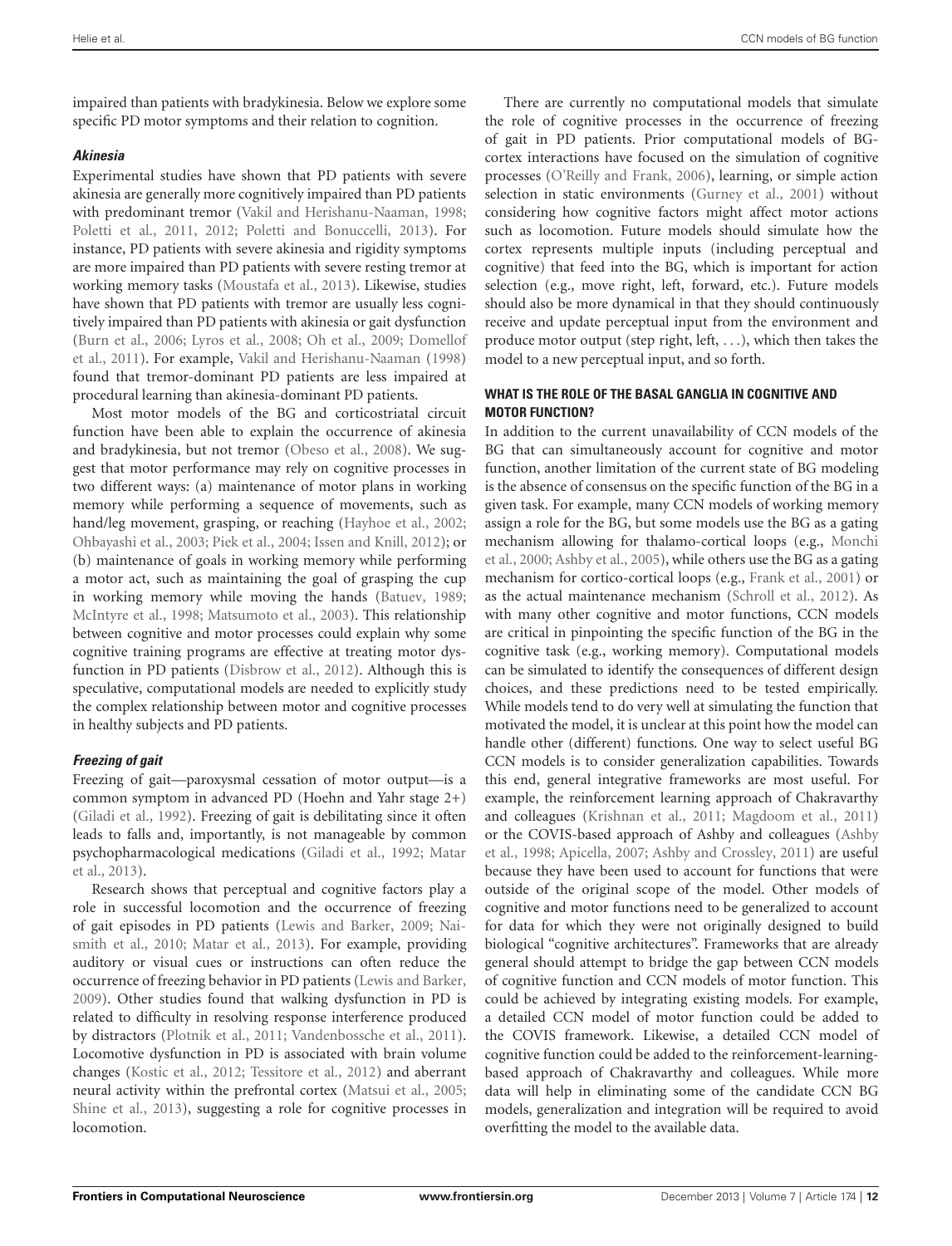#### <span id="page-12-13"></span>**REFERENCES**

- <span id="page-12-28"></span>Apicella, P. (2007). Leading tonically active neurons of the striatum from reward detection to context recognition. *Trends Neurosci.* 30, 299–306. doi: 10.1016/j. tins.2007.03.011
- <span id="page-12-14"></span>Ashby, F. G., Alfonso-Reese, L. A., Turken, A. U., and Waldron, E. M. (1998). A neuropsychological theory of multiple systems in category learning. *Psychol. Rev.* 105, 442–481. doi: 10.1037//0033-295x.105.3.442
- <span id="page-12-3"></span>Ashby, F. G., and Crossley, M. J. (2011). A computational model of how cholinergic interneurons protect striatal-dependent learning. *J. Cogn. Neurosci.* 23, 1549– 1566. doi: 10.1162/jocn.2010.21523
- <span id="page-12-19"></span>Ashby, F. G., Ell, S. W., Valentin, V. V., and Casale, M. B. (2005). FROST: a distributed neurocomputational model of working memory maintenance. *J. Cogn. Neurosci.* 17, 1728–1743. doi: 10.1162/089892905774589271
- <span id="page-12-16"></span>Ashby, F. G., Ell, S. W., and Waldron, E. M. (2003). Procedural learning in perceptual categorization. *Mem. Cognit.* 31, 1114–1125. doi: 10.3758/bf03196132
- <span id="page-12-21"></span>Ashby, F. G., Ennis, J. M., and Spiering, B. J. (2007). A neurobiological theory of automaticity in perceptual categorization. *Psychol. Rev.* 114, 632–656. doi: 10. 1037/0033-295x.114.3.632
- <span id="page-12-15"></span>Ashby, F. G., and Gott, R. E. (1988). Decision rules in the perception and categorization of multidimensional stimuli. *J. Exp. Psychol. Learn. Mem. Cogn.* 14, 33–53. doi: 10.1037/0278-7393.14.1.33
- <span id="page-12-0"></span>Ashby, F. G., and Helie, S. (2011). A tutorial on computational cognitive neuroscience: modeling the neurodynamics of cognition. *J. Math. Psychol.* 55, 273– 289. doi: 10.1016/j.jmp.2011.04.003
- <span id="page-12-5"></span>Assadi, S. M., Yucel, M., and Pantelis, C. (2009). Dopamine modulates neural networks involved in effort-based decision-making. *Neurosci. Biobehav. Rev.* 33, 383–393. doi: 10.1016/j.neubiorev.2008.10.010
- <span id="page-12-41"></span>Batuev, A. S. (1989). Neuronal mechanisms of goal-directed behaviour in monkeys. *Int. J. Neurosci.* 44, 59–66. doi: 10.3109/00207458908986183
- <span id="page-12-36"></span>Bergman, H., Whichman, T., Karmon, B., and DeLong, M. R. (1994). The primate subthalamic nucleus. II. neural activity in MPTP model of Parkinsonism. *J. Neurophysiol.* 72, 507–520.
- <span id="page-12-11"></span>Bernheimer, H., Birkmayer, W., Hornykiewicz, O., Jellinger, K., and Seitelberger, F. (1973). Brain dopamine and the syndromes of Parkinson and huntington clinical, morphological and neurochemical correlations. *J. Neurol. Sci.* 20, 415– 455. doi: 10.1016/0022-510x(73)90175-5
- <span id="page-12-23"></span>Bischoff, A. (1998). *Modeling the Basal Ganglia in the Control of Arm Movements*. Doctoral Dissertation, University of Southern California.
- <span id="page-12-37"></span>Brown, P., Olivero, A., Mazzone, P., Insola, A., Tonali, P., and Lazzaro, V. D. (2001). Dopamine dependency of oscillations in between subthalamic neucleus and pallidum in Parkinson's disease. *J. Neurosci.* 21, 1033–1038.
- <span id="page-12-32"></span>Brown, R. G., and Jahanshahi, M. (1996). Cognitive-motor function in Parkinson's disease. *Eur. Neurol.* 36, 24–31. doi: 10.1159/000118880
- <span id="page-12-38"></span>Bullock, D., Grossberg, S., and Mannes, C. (1993). A neural network model for cursive script production. *Biol. Cybern.* 70, 15–28. doi: 10.1007/bf00202562
- <span id="page-12-39"></span>Burn, D. J., Rowan, E. N., Allan, L. M., Molloy, S., O'Brien, J. T., and McKeith, I. G. (2006). Motor subtype and cognitive decline in Parkinson's disease, Parkinson's disease with dementia and dementia with Lewy bodies. *J. Neurol. Neurosurg. Psychiatry* 77, 585–589. doi: 10.1136/jnnp.2005.081711
- <span id="page-12-1"></span>Calzavara, R., Mailly, P., and Haber, S. N. (2007). Relationship between the corticostriatal terminals from areas 9 and 46 and those from area 8A, dorsal and rostral premotor cortex and area 24c: an anatomical substrate for cognition to action. *Eur. J. Neurosci.* 26, 2005–2024. doi: 10.1111/j.1460-9568.2007. 05825.x
- <span id="page-12-33"></span>Chakravarthy, V., Joseph, D., and Bapi, R. S. (2010). What do the basal ganglia do? A modeling perspective. *Biol. Cybern.* 103, 237–253. doi: 10.1007/s00422-010- 0401-y
- <span id="page-12-22"></span>Chersi, F., Mirolli, M., Pezzulo, G., and Baldassarre, G. (2013). A spiking model of the cortico-basal ganglia circuits for goal-directed and habitual action learning. *Neural Netw.* 41, 212–224. doi: 10.1016/j.neunet.2012.11.009
- <span id="page-12-25"></span>Contreras-Vidal, J., and Stelmach, G. (1995). A neural model of basal gangliathalamocortical relations in normal and Parkinsonian movement. *Biol. Cybern.* 73, 467–476. doi: 10.1007/bf00201481
- <span id="page-12-31"></span>Desmurget, M., and Turner, R. S. (2010). Motor sequences and the basal ganglia: kinematics, not habits. *J. Neurosci.* 30, 7685–7690. doi: 10.1523/jneurosci.0163- 10.2010
- <span id="page-12-42"></span>Disbrow, E. A., Russo, K. A., Higginson, C. I., Yund, E. W., Ventura, M. I., Zhang, L., et al. (2012). Efficacy of tailored computer-based neurorehabilitation

for improvement of movement initiation in Parkinson's disease. *Brain Res.* 1452, 151–164. doi: 10.1016/j.brainres.2012.02.073

- <span id="page-12-40"></span>Domellof, M. E., Elgh, E., and Forsgren, L. (2011). The relation between cognition and motor dysfunction in drug-naive newly diagnosed patients with Parkinson's disease. *Mov. Disord.* 26, 2183–2189. doi: 10.1002/mds.23814
- <span id="page-12-26"></span>Dominey, P. F., and Arbib, M. A. (1992). A cortico-subcortical model for generation of spatially accurate sequential saccades. *Cereb. Cortex* 2, 153–175. doi: 10. 1093/cercor/2.2.153
- <span id="page-12-4"></span>Dreher, J. C., and Burnod, Y. (2002). An integrative theory of the phasic and tonic modes of dopamine modulation in the prefrontal cortex. *Neural Netw.* 15, 583– 602. doi: 10.1016/s0893-6080(02)00051-5
- <span id="page-12-6"></span>Durstewitz, D., and Seamans, J. K. (2008). The dual-state theory of prefrontal cortex dopamine function with relevance to catechol-o-methyltransferase genotypes and schizophrenia. *Biol. Psychiatry* 64, 739–749. doi: 10.1016/j.biopsych.2008. 05.015
- <span id="page-12-27"></span>Ehrt, U., Broich, K., Larsen, J. P., Ballard, C., and Aarsland, D. (2010). Use of drugs with anticholinergic effect and impact on cognition in Parkinson's disease: a cohort study. *J. Neurol. Neurosurg. Psychiatry* 81, 160–165. doi: 10.1136/jnnp. 2009.186239
- <span id="page-12-9"></span>Fearnley, J. M., and Lees, A. J. (1991). Ageing and Parkinson's disease: substantia nigra regional selectivity. *Brain* 114, 2283–2301. doi: 10.1093/brain/114.5.2283
- <span id="page-12-2"></span>Flaherty, A. W., and Graybiel, A. M. (1994). Input-output organization of the sensorimotor striatum in the squirrel monkey. *J. Neurosci.* 14, 599–610.
- <span id="page-12-17"></span>Frank, M. J. (2005). Dynamic dopamine modulation in the basal ganglia: a neurocomputational account of cognitive deficits in medicated and nonmedicated Parkinsonism. *J. Cogn. Neurosci.* 17, 51–72. doi: 10.1162/0898929052880093
- <span id="page-12-20"></span>Frank, M. J., Loughry, B., and O'Reilly, R. C. (2001). Interactions between frontal cortex and basal ganglia in working memory: a computational model. *Cogn. Affect. Behav. Neurosci.* 1, 137–160. doi: 10.3758/cabn.1.2.137
- <span id="page-12-30"></span>Fuster, J. M. (2008). *The Prefrontal Cortex*. 4th Edn. Singapore: Academic Press.
- <span id="page-12-35"></span>Gangadhar, G., Joseph, D., and Chakravarthy, V. S. (2007). An oscillatory neuromotor model of handwriting generation. *Int. J. Document Anal. Recognition* 10, 69–84. doi: 10.1007/s10032-007-0046-0
- <span id="page-12-24"></span>Gangadhar, G., Joseph, D., and Chakravarthy, V. S. (2008). Understanding Parkinsonian handwriting using a computational model of basal ganglia. *Neural Comput.* 20, 2491–2525. doi: 10.1162/neco.2008.03-07-498
- <span id="page-12-34"></span>Gangadhar, G., Joseph, D., Srinivasan, A. V., Subramanian, D., Keshavan, S., and Chakravarthy, V. S. (2009). A computational model of Parkinsonian handwriting that high lights the role of the indirect pathway in the basal ganglia. *Hum. Mov. Sci.* 28, 602–618. doi: 10.1016/j.humov.2009.07.008
- <span id="page-12-7"></span>Gerfen, C. R., Engber, T. M., Mahan, L. C., Susel, Z., Chase, T. N., Monsma, F. J., et al. (1990). D1 and D2 dopamine receptor-regulated gene expression of striatonigral and striatopallidal neurons. *Science* 250, 1429–1432. doi: 10. 1126/science.2147780
- <span id="page-12-8"></span>Gerfen, C. R., and Young, W. S. (1988). Distribution of striatonigral and striatopallidal peptidergic neurons in both patch and matrix compartments: an in situ hybridization histochemistry and fluorescent retrograde tracing study. *Brain Res.* 460, 161–167. doi: 10.1016/0006-8993(88)91217-6
- <span id="page-12-10"></span>Gibb, W. R., and Lees, A. J. (1991). Anatomy, pigmentation, ventral and dorsal subpopulations of the substantia nigra and differential cell death in Parkinson's disease. *J. Neurol. Neurosurg. Psychiatry* 54, 388–396. doi: 10.1136/jnnp.54. 5.388
- <span id="page-12-43"></span>Giladi, N., McMahon, D., Przedborski, S., Flaster, E., Guillory, S., Kostic, V., et al. (1992). Motor blocks in Parkinson's disease. *Neurology* 42, 333–339. doi: 10. 1212/WNL.42.2.333
- <span id="page-12-29"></span>Gluck, M. A., Shohamy, D., and Myers, C. (2002). How do people solve the "Weather Prediction" Task?: individual variability in strategies for probabilistic category learning. *Learn. Mem.* 9, 408–418. doi: 10.1101/lm.45202
- <span id="page-12-12"></span>Gotham, A. M., Brown, R. G., and Marsden, C. D. (1988). "Frontal" cognitive function in patients with Parkinson's disease "on"and "off" levodopa. *Brain* 111, 299–321. doi: 10.1093/brain/111.2.299
- <span id="page-12-44"></span>Gurney, K., Prescott, T. J., and Redgrave, P. (2001). A computational model of action selection in the basal ganglia. II. Analysis and simulation of behaviour. *Biol. Cybern.* 84, 411–423. doi: 10.1007/pl00007985
- <span id="page-12-18"></span>Guthrie, M., Leblois, A., Garenne, A., and Boraud, T. (2013). Interaction between cognitive and motor cortico-basal ganglia loops during decision making: a computational study. *J. Neurophysiol.* 109, 3025–3040. doi: 10.1152/jn.00026. 2013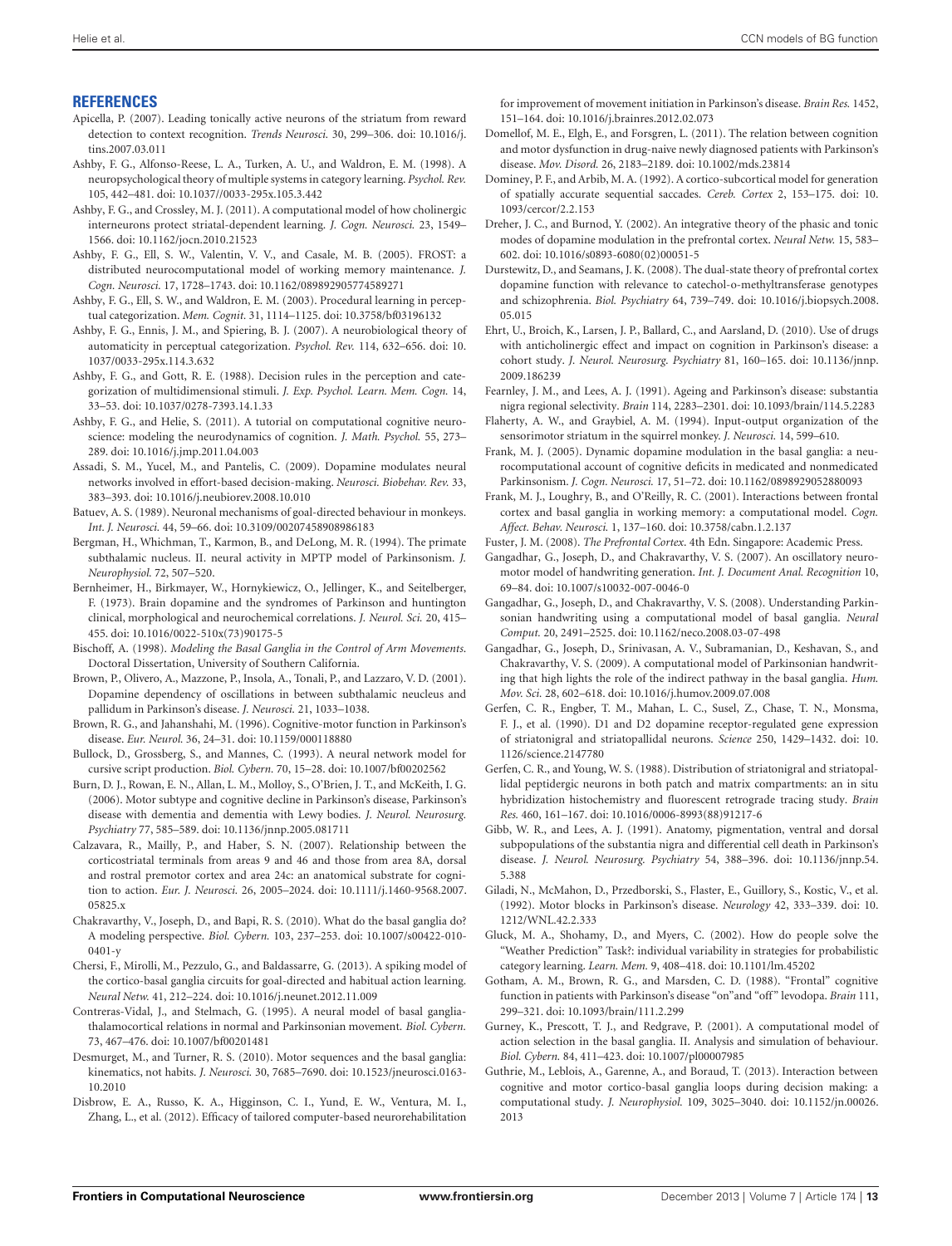- <span id="page-13-14"></span><span id="page-13-2"></span>Haber, S. N., Kim, K. S., Mailly, P., and Calzavara, R. (2006). Reward-related cortical inputs define a large striatal region in primates that interface with associative cortical connections, providing a substrate for incentive-based learning. *J. Neurosci.* 26, 8368–8376. doi: 10.1523/jneurosci.0271-06.2006
- <span id="page-13-35"></span>Hayhoe, M., Aivar, P., Shrivastavah, A., and Mruczek, R. (2002). Visual short-term memory and motor planning. *Prog. Brain Res.* 140, 349–363. doi: 10.1016/s0079- 6123(02)40062-3
- <span id="page-13-25"></span>Helie, S., and Ashby, G. F. (2009). "A neurocomputational model of automaticity and maintenance of abstract rules," in *Proceedings of the International Joint Conference on Neural Networks (IEEE Press)*, 1192–1198.
- <span id="page-13-24"></span>Helie, S., and Cousineau, D. (2011). The cognitive neuroscience of automaticity: behavioral and brain signatures. *Cogn. Sci.* 6, 25–43.
- <span id="page-13-6"></span>Helie, S., Paul, E. J., and Ashby, F. G. (2012a). A neurocomputational account of cognitive deficits in Parkinson's disease. *Neuropsychologia* 50, 2290–2302. doi: 10.1016/j.neuropsychologia.2012.05.033
- <span id="page-13-7"></span>Helie, S., Paul, E. J., and Ashby, F. G. (2012b). Simulating the effect of dopamine imbalance on cognition: from positive affect to Parkinson's disease. *Neural. Netw.* 32, 74–85. doi: 10.1016/j.neunet.2012.02.033
- <span id="page-13-23"></span>Helie, S., Waldschmidt, J. G., and Ashby, F. G. (2010). Automaticity in rulebased and information-integration categorization. *Atten. Percept. Psychophys.* 72, 1013–1031. doi: 10.3758/app.72.4.1013
- <span id="page-13-17"></span>Herzallah, M. M., Moustafa, A. A., Misk, A. J., Al-Dweib, L. H., Abdelrazeq, S. A., Myers, C. E., et al. (2010). Depression impairs learning whereas anticholinergics impair transfer generalization in Parkinson patients tested on dopaminergic medications. *Cogn. Behav. Neurol.* 23, 98–105. doi: 10.1097/wnn. 0b013e3181df3048
- <span id="page-13-26"></span>Hikosaka, O., Takikawa, Y., and Kawagoe, R. (2000). Role of the basal ganglia in the control of purposive saccadic eye movements. *Physiol. Rev.* 80, 953–978.
- <span id="page-13-20"></span>Histed, M. H., Pasupathy, A., and Miller, E. K. (2009). Learning substrates in the primate prefrontal cortex and striatum: sustained activity related to successful actions. *Neuron* 63, 244–253. doi: 10.1016/j.neuron.2009.06.019
- <span id="page-13-28"></span>Hollerbach, J. M. (1981). An oscillation theory of handwriting. *Biol. Cybern.* 39, 139–156. doi: 10.1007/bf00336740
- <span id="page-13-36"></span>Issen, L. A., and Knill, D. C. (2012). Decoupling eye and hand movement control: visual short-term memory influences reach planning more than saccade planning. *J. Vis.* 12, 1–13. doi: 10.1167/12.1.3
- <span id="page-13-32"></span>Jankovic, J., McDermott, M., Carter, J., Gauthier, S., Goetz, C., Golbe, L., et al. (1990). Variable expression of Parkinson's disease: a base-line analysis of the DATATOP cohort. *Neurology* 40, 1529–1534. doi: 10.1212/wnl.40.10.1529
- <span id="page-13-15"></span>Kaasinen, V., Nurmi, E., Bergman, J., Eskola, O., Solin, O., Sonninen, P., et al. (2001). Personality traits and brain dopaminergic function in Parkinson's disease. *Proc. Natl. Acad. Sci. U S A* 98, 13272–13277. doi: 10.1073/pnas.231313198
- <span id="page-13-29"></span>Kalveram, K. T. (1998). "A neural oscillator model learning given trajectories, or how an allo-imitation algorithm can be implemented into a motor controller," in *Motor Behavior and Human Skill: A Multi-Disciplinary Approach*, ed J. Piek (Champaign, IL, USA: Human Kinetics Publishers), 127–140.
- <span id="page-13-31"></span>Kassubek, J., Juengling, F. D., Hellwig, B., Spreer, J., and Lucking, C. H. (2002). Thalamic gray matter changes in unilateral Parkinsonian resting tremor: a voxelbased morphometric analysis of 3-dimensional magnetic resonance imaging. *Neurosci. Lett.* 323, 29–32. doi: 10.1016/s0304-3940(02)00111-8
- <span id="page-13-30"></span>Kato, M., Miyashita, N., Hikosaka, O., Matsumura, M., Usui, S., and Kori, A. (1995). Eye movements in monkeys with local dopamine depletion in caudate nucleus.I. Deficits in spontaneous saccades. *J. Neurosci.* 15, 912–927.
- <span id="page-13-1"></span>Kemp, J. M., and Powell, T. P. S. (1970). The cortico-striate projections in the monkey. *Brain* 93, 525–546. doi: 10.1093/brain/93.3.525
- <span id="page-13-0"></span>Kincaid, A. E., Zheng, T., and Wilson, C. J. (1998). Connectivity and convergence of single corticostriatal axons. *J. Neurosci.* 18, 4722–4731.
- <span id="page-13-18"></span>Knowlton, B. J., Mangels, J. A., and Squire, L. R. (1996). A neostriatal habit learning system in humans. *Science* 273, 1399–1402. doi: 10.1126/science.273.5280. 1399
- <span id="page-13-41"></span>Kostic, V. S., Agosta, F., Pievani, M., Stefanova, E., Jecmenica-Lukic, M., Scarale, A., et al. (2012). Pattern of brain tissue loss associated with freezing of gait in Parkinson disease. *Neurology* 78, 409–416. doi: 10.1212/wnl.0b013e3182 45d23c
- <span id="page-13-12"></span>Krishnan, R., Ratnadurai, S., Subramanian, D., Chakravarthy, V. S., and Rengaswamy, M. (2011). Modeling the role of basal ganglia in saccade generation: is the indirect pathway the explorer? *Neural Netw.* 24, 801–813. doi: 10. 1016/j.neunet.2011.06.002
- <span id="page-13-27"></span>Lawrence, A. D. (2000). Error correction and the basal ganglia: similar computations for action, cognition and emotion? *Trends Cogn. Sci.* 4, 365–367. doi: 10. 1016/s1364-6613(00)01535-7
- <span id="page-13-19"></span>Leblois, A., Boraud, T., Meissner, W., Bergman, H., and Hansel, D. (2006). Competition between feedback loops underlies normal and pathological dynamics in the basal ganglia. *J. Neurosci.* 26, 3567–3583. doi: 10.1523/jneurosci.5050-05. 2006
- <span id="page-13-40"></span>Lewis, S. J., and Barker, R. A. (2009). A pathophysiological model of freezing of gait in Parkinson's disease. *Parkinsonism Relat. Disord.* 15, 333–338. doi: 10.1016/j. parkreldis.2008.08.006
- <span id="page-13-34"></span>Lyros, E., Messinis, L., and Papathanasopoulos, P. (2008). Does motor subtype influence neurocognitive performance in Parkinson's disease without dementia? *Eur. J. Neurol.* 15, 262–267. doi: 10.1111/j.1468-1331.2007.02046.x
- <span id="page-13-5"></span>Maddox, W. T., and Ashby, F. G. (2004). Dissociating explicit and procedurallearning based systems of perceptual category learning. *Behav. Processes* 66, 309– 332. doi: 10.1016/j.beproc.2004.03.011
- <span id="page-13-11"></span>Magdoom, M., Subramanian, D., Chakravarthy, V. S., Ravindran, B., Amari, S., and Meenakshisundaram, N. (2011). Modeling basal ganglia for understanding Parkinsonian reaching movements. *Neural Comput.* 23, 477–516. doi: 10. 1162/neco\_a\_00073
- <span id="page-13-39"></span>Matar, E., Shine, J. M., Naismith, S. L., and Lewis, S. J. (2013). Using virtual reality to explore the role of conflict resolution and environmental salience in freezing of gait in Parkinson's disease. *Parkinsonism Relat. Disord.* 19, 937–942. doi: 10.1016/j.parkreldis.2013.06.002
- <span id="page-13-42"></span>Matsui, H., Udaka, F., Miyoshi, T., Hara, N., Tamaura, A., Oda, M., et al. (2005). Three-dimensional stereotactic surface projection study of freezing of gait and brain perfusion image in Parkinson's disease. *Mov. Disord.* 20, 1272–1277. doi: 10.1002/mds.20520
- <span id="page-13-38"></span>Matsumoto, K., Suzuki, W., and Tanaka, K. (2003). Neuronal correlates of goalbased motor selection in the prefrontal cortex. *Science* 301, 229–232. doi: 10. 1126/science.1084204
- <span id="page-13-37"></span>McIntyre, J., Stratta, F., and Lacquaniti, F. (1998). Short-term memory for reaching to visual targets: psychophysical evidence for body-centered reference frames. *J. Neurosci.* 18, 8423–8435.
- <span id="page-13-16"></span>Meco, G., Casacchia, M., Lazzari, R., Franzese, A., Castellana, F., Carta, A., et al. (1984). Mental impairment in Parkinson's disease. The role of anticholinergic drugs. *Acta Psychiatr. Belg.* 84, 325–335.
- <span id="page-13-22"></span>Miyachi, S., Hikosaka, O., and Lu, X. (2002). Differential activation of monkey striatal neurons in the early and late stages of procedural learning. *Exp. Brain Res.* 146, 122–126. doi: 10.1007/s00221-002-1213-7
- <span id="page-13-21"></span>Miyachi, S., Hikosaka, O., Miyashita, K., Kárádi, Z., and Rand, M. K. (1997). Differential roles of monkey striatum in learning of sequential hand movement. *Exp. Brain Res.* 115, 1–5. doi: 10.1007/pl00005669
- <span id="page-13-9"></span>Monchi, O., Taylor, J. G., and Dagher, A. (2000). A neural model of working memory processes in normal subjects, Parkinson's disease and schizophrenia for fMRI design and predictions. *Neural Netw.* 13, 953–973. doi: 10.1016/s0893- 6080(00)00058-7
- <span id="page-13-3"></span>Moustafa, A. A., Bell, P., Eissa, A. M., and Hewedi, D. H. (2013). The effects of clinical motor variables and medication dosage on working memory in Parkinson's disease. *Brain Cogn.* 82, 137–145. doi: 10.1016/j.bandc.2013.04.001
- <span id="page-13-4"></span>Moustafa, A. A., Cohen, M. X., Sherman, S. J., and Frank, M. J. (2008). A role for dopamine in temporal decision making and reward maximization in Parkinsonism. *J. Neurosci.* 28, 12294–12304. doi: 10.1523/jneurosci.3116-08. 2008
- <span id="page-13-8"></span>Moustafa, A. A., and Gluck, M. A. (2011a). A neurocomputational model of dopamine and prefrontal-striatal interactions during multi-cue category learning by Parkinson's patients. *J. Cogn. Neurosci.* 23, 151–167. doi: 10.1162/jocn. 2010.21420
- <span id="page-13-13"></span>Moustafa, A. A., and Gluck, M. A. (2011b). Computational cognitive models of prefrontal-striatal-hippocampal interactions in Parkinson's disease and schizophrenia. *Neural Netw.* 24, 575–591. doi: 10.1016/j.neunet.2011.02.006
- <span id="page-13-33"></span>Moustafa, Herzallah, M. M., and Gluck, M. A. (2013). Dissociating the cognitive effects of levodopa versus dopamine agonists in a neurocomputational model of learning in Parkinson's disease. *Neurodegener. Dis.* 11, 102–111. doi: 10. 1159/000341999
- <span id="page-13-10"></span>Moustafa, A. A., and Maida, A. S. (2007). Using TD learning to simulate working memory performance in a model of the prefrontal cortex and basal ganglia. *Cogn. Syst. Res.* 8, 262–281. doi: 10.1016/j.cogsys.2007.02.001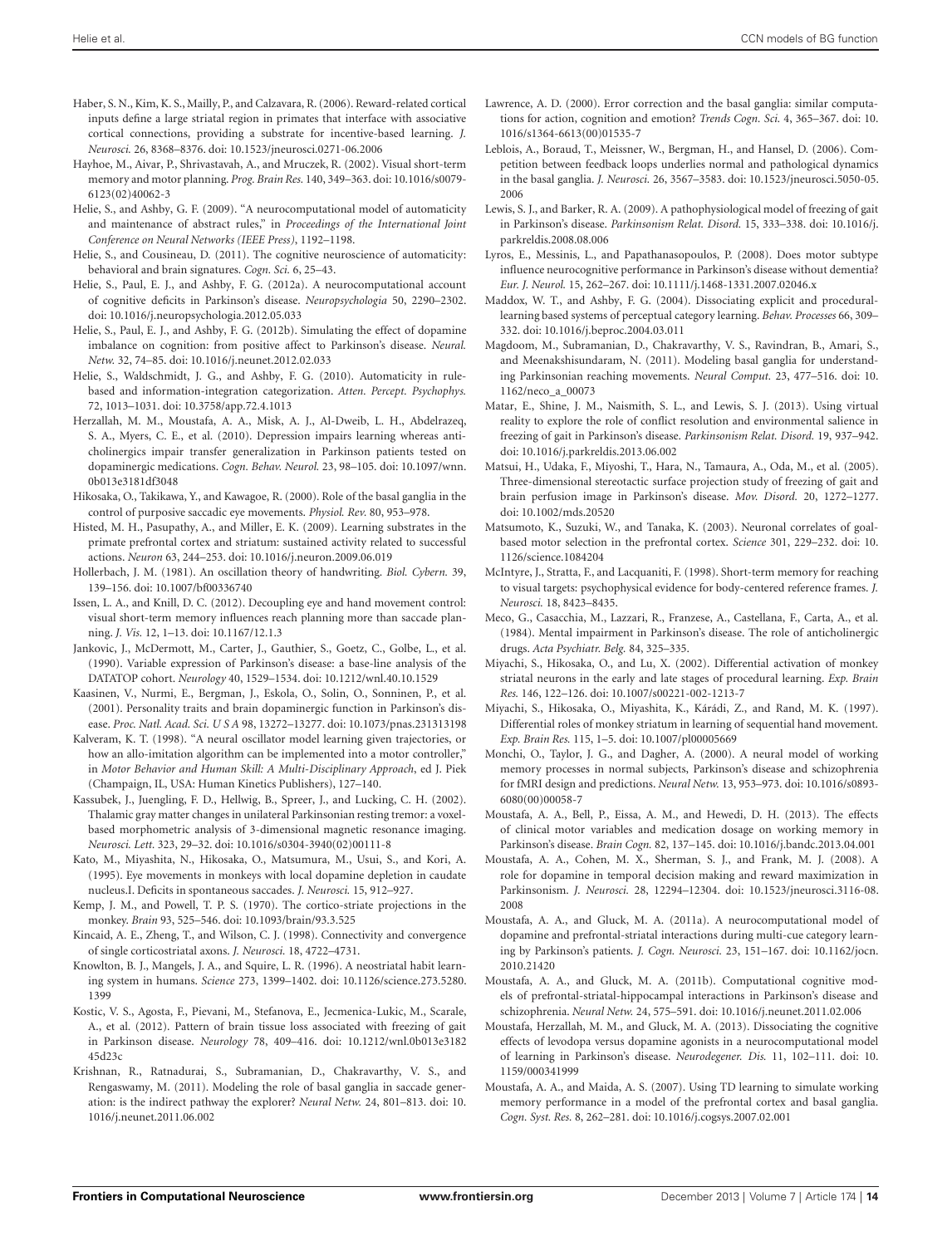- <span id="page-14-16"></span><span id="page-14-1"></span>Mulder, A. B., Nordquist, R. E., Orgut, O., and Pennartz, C. M. (2003). Learningrelated changes in response patterns of prefrontal neurons during instrumental conditioning. *Behav. Brain Res.* 146, 77–88. doi: 10.1016/j.bbr.2003. 09.016
- <span id="page-14-26"></span>Mure, H., Hirano, S., Tang, C. C., Isaias, I. U., Antonini, A., Ma, Y., et al. (2011). Parkinson's disease tremor-related metabolic network: characterization, progression and treatment effects. *Neuroimage* 54, 1244–1253. doi: 10.1016/j. neuroimage.2010.09.028
- <span id="page-14-36"></span>Naismith, S. L., Shine, J. M., and Lewis, S. J. (2010). The specific contributions of set-shifting to freezing of gait in Parkinson's disease. *Mov. Disord.* 25, 1000–1004. doi: 10.1002/mds.23005
- <span id="page-14-11"></span>Nakahara, H., Doya, K., and Hikosaka, O. (2001). Parallel cortico-basal ganglia mechanisms for acquisition and execution of visuomotor sequences-a computational approach. *J. Cogn. Neurosci.* 13, 626–647. doi: 10.1162/08989290 1750363208
- <span id="page-14-7"></span>Nambu, A., Tokuno, H., and Takada, M. (2002). Functional significance of the cortico-subthalamo-pallidal 'hyperdirect' pathway. *Neurosci. Res.* 43, 111–117. doi: 10.1016/s0168-0102(02)00027-5
- <span id="page-14-6"></span>Niv, Y., Daw, N. D., Joel, D., and Dayan, P. (2007). Tonic dopamine: opportunity costs and the control of response vigor. *Psychopharmacology (Berl)* 191, 507– 520. doi: 10.1007/s00213-006-0502-4
- <span id="page-14-33"></span>Obeso, J. A., Marin, C., Rodriguez-Oroz, C., Blesa, J., Benitez-Temino, B., Mena-Segovia, J., et al. (2008). The basal ganglia in Parkinson's disease: current concepts and unexplained observations. *Ann. Neurol.* 64, S30–S46. doi: 10. 1002/ana.21481
- <span id="page-14-14"></span>O'Doherty, J., Dayan, P., Schultz, J., Deichmann, R., Friston, K., and Dolan, R. J. (2004). Dissociable roles of ventral and dorsal striatum in instrumental conditioning. *Science* 304, 452–454. doi: 10.1126/science.1094285
- <span id="page-14-32"></span>Oh, J. Y., Kim, Y. S., Choi, B. H., Sohn, E. H., and Lee, A. Y. (2009). Relationship between clinical phenotypes and cognitive impairment in Parkinson's disease (PD). *Arch. Gerontol. Geriatr.* 49, 351–354. doi: 10.1016/j.archger.2008. 11.013
- <span id="page-14-34"></span>Ohbayashi, M., Ohki, K., and Miyashita, Y. (2003). Conversion of working memory to motor sequence in the monkey premotor cortex. *Science* 301, 233–236. doi: 10.1126/science.1084884
- <span id="page-14-41"></span>O'Reilly, R. C., and Frank, M. J. (2006). Making working memory work: a computational model of learning in the prefrontal cortex and basal ganglia. *Neural Comput.* 18, 283–328. doi: 10.1162/089976606775093909
- <span id="page-14-15"></span>Pakhotin, P., and Bracci, E. (2007). Cholinergic interneurons control the excitatory input to the striatum. *J. Neurosci.* 27, 391–400. doi: 10.1523/jneurosci.3709-06. 2007
- <span id="page-14-35"></span>Piek, J. P., Dyck, M. J., Nieman, A., Anderson, M., Hay, D., Smith, L. M., et al. (2004). The relationship between motor coordination, executive functioning and attention in school aged children. *Arch. Clin. Neuropsychol.* 19, 1063–1076. doi: 10.1016/j.acn.2003.12.007
- <span id="page-14-21"></span>Phillips, J. G., Stelmach, G. E., and Teasdale, N. (1991). What can indices of handwriting quality tell us about Parkinsonian handwriting? *Hum. Mov. Sci.* 10, 301–314. doi: 10.1016/0167-9457(91)90009-m
- <span id="page-14-37"></span>Plotnik, M., Giladi, N., Dagan, Y., and Hausdorff, J. M. (2011). Postural instability and fall risk in Parkinson's disease: impaired dual tasking, pacing and bilateral coordination of gait during the "ON" medication state. *Exp. Brain Res.* 210, 529– 538. doi: 10.1007/s00221-011-2551-0
- <span id="page-14-31"></span>Poletti, M., and Bonuccelli, U. (2013). Acute and chronic cognitive effects of levodopa and dopamine agonists in patients with Parkinson's disease: a review. *Ther. Adv. Psychopharmacol.* 3, 101–113. doi: 10.1177/2045125312470130
- <span id="page-14-29"></span>Poletti, M., Emre, M., and Bonuccelli, U. (2011). Mild cognitive impairment and cognitive reserve in Parkinson's disease. *Parkinsonism Relat. Disord.* 17, 579–586. doi: 10.1016/j.parkreldis.2011.03.013
- <span id="page-14-30"></span>Poletti, M., Frosini, D., Pagni, C., Baldacci, F., Nicoletti, V., Tognoni, G., et al. (2012). Mild cognitive impairment and cognitive-motor relationships in newly diagnosed drug-naive patients with Parkinson's disease. *J. Neurol. Neurosurg. Psychiatry* 83, 601–606. doi: 10.1136/jnnp-2011-301874
- <span id="page-14-13"></span>Pondal, M., Del Ser, T., and Bermejo, F. (1996). Anticholinergic therapy and dementia in patients with Parkinson's disease. *J. Neurol.* 243, 543–546. doi: 10. 1007/bf00886877
- <span id="page-14-8"></span>Price, A., Filoteo, J. V., and Maddox, W. T. (2009). Rule-based category learning in patients with Parkinson's disease. *Neuropsychologia* 47, 1213–1226. doi: 10. 1016/j.neuropsychologia.2009.01.031
- <span id="page-14-24"></span>Probst-Cousin, S., Druschky, A., and Neundorfer, B. (2003). Disappearance of resting tremor after "stereotaxic" thalamic stroke. *Neurology* 61, 1013–1014. doi: 10.1212/01.wnl.0000086810.14643.fc
- <span id="page-14-23"></span>Rascol, O., Sabatini, U., Simonetta-Moreau, M., Montastruc, L., Rascol, A., Clanet, M. (1991). Square wave jerks in Parkinsonian syndromes. *J. Neurol. Neurosurg. Psychiatry* 54, 599–602. doi: 10.1136/jnnp.54.7.599
- <span id="page-14-2"></span>Reiner, A. (2010). "Organization of corticostriatal projection neuron types," in *Handbook of Basal Ganglia Structure and Function*, eds H. Steiner and K. Y. Tseng (New York, NY: Academic Press), 323–340.
- <span id="page-14-5"></span>Reynolds, J. N. J., Hyland, B. I., and Wickens, J. R. (2001). A cellular mechanism of reward-related learning. *Nature* 413, 67–70. doi: 10.1038/35092560
- <span id="page-14-27"></span>Schillaci, O., Chiaravalloti, A., Pierantozzi, M., Di Pietro, B., Koch, G., Bruni, C., et al. (2011). Different patterns of nigrostriatal degeneration in tremor type versus the akinetic-rigid and mixed types of Parkinson's disease at the early stages: molecular imaging with 123I-FP-CIT SPECT. *Int. J. Mol. Med.* 28, 881– 886. doi: 10.3892/ijmm.2011.764
- <span id="page-14-22"></span>Schomaker, L. R. B. (1991). *Simulation and Recognition of Handwriting Movements: A Vertical Approach to Modeling Human Motor Behavior*. (Doctoral Dissertation, Nijmegen University).
- <span id="page-14-10"></span>Schroll, H., Vitay, J., and Hamker, F. H. (2012). Working memory and response selection: a computational account of interactions among cortico-basal gangliothalamic loops. *Neural Netw.* 26, 59–74. doi: 10.1016/j.neunet.2011.10.008
- <span id="page-14-9"></span>Seger, C. A. (2008). How do the basal ganglia contribute to categorization? Their roles in generalization, response selection and learning via feedback. *Neurosci. Biobehav. Rev.* 32, 265–278. doi: 10.1016/j.neubiorev.2007.07.010
- <span id="page-14-17"></span>Sheridan, M. R., and Flowers, K. A. (1990). Movement variability and bradykinesia in Parkinson's disease. *Brain* 113, 1149–1161. doi: 10.1093/brain/113.4.1149
- <span id="page-14-40"></span>Shine, J. M., Matar, E., and Lewis, S. J. G. (2013). Differential neural activation patterns in patients with Parkinson's disease and freezing of gait in response to concurrent cognitive and motor load. *PLoS One* 8:e52602. doi: 10.1371/journal. pone.0052602
- <span id="page-14-12"></span>Silberstein, P., Pogosyan, A., Kuhn, A. A., Hotton, G., Tisch, S., Kupsch, A., et al. (2005). Cortico-cortical coupling in Parkinson's disease and its modulation by therapy. *Brain* 128, 1277–1291. doi: 10.1093/brain/awh480
- <span id="page-14-3"></span>Smith, Y., Galvan, A., Raju, D., and Wichmann, T. (2010). "Anatomical and functional organization of the thalamostriatal systems," in *Handbook of Basal Ganglia Structure and Function*, eds H. Steiner and K. Y. Tseng (New York, NY: Academic Press), 381–396.
- <span id="page-14-4"></span>Smith, Y., Raju, D. V., Pare, J. F., and Sidibe, M. (2004). The thalamostriatal system: a highly specific network of the basal ganglia circuitry. *Trends Neurosci.* 27, 520– 527. doi: 10.1016/j.tins.2004.07.004
- <span id="page-14-0"></span>Steiner, H., and Tseng, K. Y. (2010). *Handbook of Basal Ganglia Structure and Function*. New York: Academic Press.
- <span id="page-14-39"></span>Tessitore, A., Amboni, M., Cirillo, G., Corbo, D., Picillo, M., Russo, A., et al. (2012). Regional gray matter atrophy in patients with Parkinson disease and freezing of gait. *AJNR Am. J. Neuroradiol.* 33, 1804–1809. doi: 10.3174/ajnr. a3066
- <span id="page-14-19"></span>Teulings, H. L., and Stelmach, G. E. (1991). Control of stroke size, peak acceleration and stroke duration in Parkinsonian handwriting. *Hum. Mov. Sci.* 10, 315–334. doi: 10.1016/0167-9457(91)90010-u
- <span id="page-14-28"></span>Vakil, E., and Herishanu-Naaman, S. (1998). Declarative and procedural learning in Parkinson's disease patients having tremor or bradykinesia as the predominant symptom. *Cortex* 34, 611–620. doi: 10.1016/s0010-9452(08)70518-5
- <span id="page-14-38"></span>Vandenbossche, J., Deroost, N., Soetens, E., Spildooren, J., Vercruysse, S., Nieuwboer, A., et al. (2011). Freezing of gait in Parkinson disease is associated with impaired conflict resolution. *Neurorehabil. Neural Repair* 25, 765–773. doi: 10.1177/1545968311403493
- <span id="page-14-18"></span>Van Gemmert, A. W. A., Adler, C. H., and Stelmach, G. E. (2003). Parkinson's disease patients undershoot target size in handwriting and similar tasks. *J. Neurol. Neurosurg. Psychiatry* 74, 1502–1508. doi: 10.1136/jnnp.74.11. 1502
- <span id="page-14-20"></span>Van Gemmert, A. W. A., Teulings, H. L., Contreras–Vidal, J. L., and Stelmach, G. E. (1999). Parkinson's disease and the control of size and speed in handwriting. *Neuropsychologia* 37, 685–694. doi: 10.1016/s0028-3932(98)00122-5
- <span id="page-14-25"></span>Weinberger, M., Hutchison, W. D., Lozano, A. M., Hodaie, M., and Dostrovsky, J. O. (2009). Increased gamma oscillatory activity in the subthalamic nucleus during tremor in Parkinson's disease patients. *J. Neurophysiol.* 101, 789–802. doi: 10. 1152/jn.90837.2008